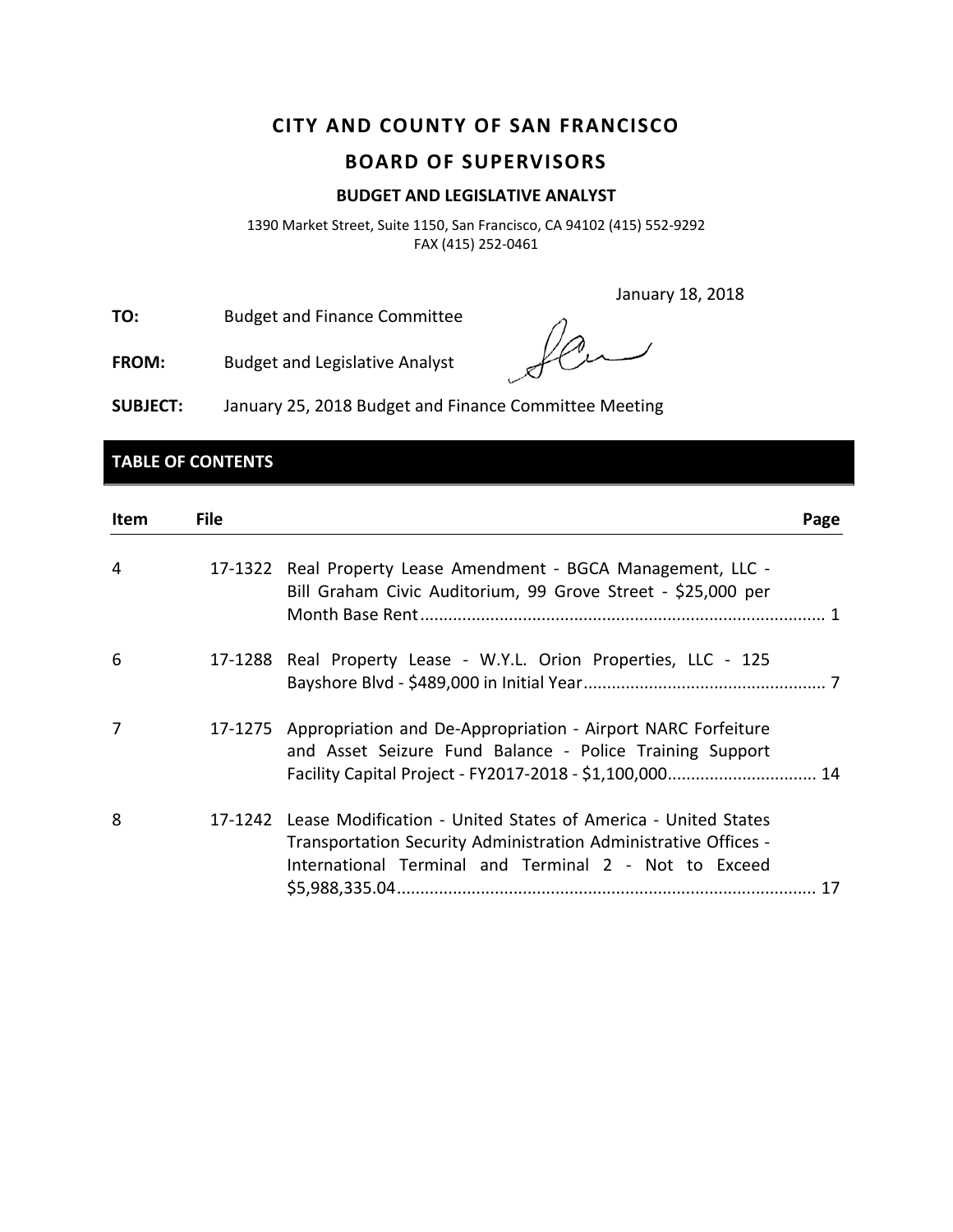| <b>Real Estate Division</b><br>File 17-1322<br><b>EXECUTIVE SUMMARY</b><br><b>Legislative Objectives</b><br>The proposed resolution would authorize an amendment to the existing lease of the Bill<br>Graham Civic Auditorium between the City as landlord and BGCA Management, LLC as tenant<br>to: (1) increase the annual base rent to \$300,000 per year, with annual adjustments of 2.5<br>percent; and (2) require the tenant to be responsible for all utilities and a minimum of<br>\$10,250,000 in building improvements.<br><b>Key Points</b><br>In July 2010, the Board of Supervisors approved the lease of the Bill Graham Civic<br>٠<br>Auditorium to BGCA Management, LLC for a term of approximately 20 years through<br>December 31, 2030, with two five-year extension options, as a concert and special events<br>venue.<br>The tenant is interested in making improvements to Polk Hall to install a smaller venue. In<br>$\bullet$<br>amending the lease to include the new venue, City staff renegotiated certain terms that<br>are no longer favorable to the City.<br>The proposed lease amendment increases the base rent, increases the participation for<br>٠<br>non-ticketed events, and eliminates the tenant improvement rent credit and utility rent<br>credit provisions.<br>Although City Administrative Code Section 23.33 provides for leases of City property to be<br>$\bullet$<br>awarded through competitive bidding procedures, the Budget and Legislative Analyst finds<br>it reasonable that a new competitive bidding process would be impractical.<br><b>Fiscal Impact</b><br>Under the existing lease, the utility rent credit is anticipated to exceed base and<br>participation rent in each lease year, resulting in net rent revenue to the City of \$0.<br>The proposed amended lease is estimated to result in total rent revenue to the City of<br>\$5,679,808 over the remaining 13 years of the lease.<br>Under the proposed lease amendment, the tenant agrees to complete at least \$10 million<br>in improvements including approximately \$6 million in improvements that are not related<br>to the conversion of Polk Hall, but these expenses will not be credited against<br>participation rent. To date, the tenant has incurred a total of \$1,034,328 in costs that<br>would be credited towards the \$6 million improvement requirement.<br>Recommendation<br>Approve the proposed resolution. |        |             |  |  |
|-----------------------------------------------------------------------------------------------------------------------------------------------------------------------------------------------------------------------------------------------------------------------------------------------------------------------------------------------------------------------------------------------------------------------------------------------------------------------------------------------------------------------------------------------------------------------------------------------------------------------------------------------------------------------------------------------------------------------------------------------------------------------------------------------------------------------------------------------------------------------------------------------------------------------------------------------------------------------------------------------------------------------------------------------------------------------------------------------------------------------------------------------------------------------------------------------------------------------------------------------------------------------------------------------------------------------------------------------------------------------------------------------------------------------------------------------------------------------------------------------------------------------------------------------------------------------------------------------------------------------------------------------------------------------------------------------------------------------------------------------------------------------------------------------------------------------------------------------------------------------------------------------------------------------------------------------------------------------------------------------------------------------------------------------------------------------------------------------------------------------------------------------------------------------------------------------------------------------------------------------------------------------------------------------------------------------------------------------------------------------------------------------------------------------------------------------------------------|--------|-------------|--|--|
|                                                                                                                                                                                                                                                                                                                                                                                                                                                                                                                                                                                                                                                                                                                                                                                                                                                                                                                                                                                                                                                                                                                                                                                                                                                                                                                                                                                                                                                                                                                                                                                                                                                                                                                                                                                                                                                                                                                                                                                                                                                                                                                                                                                                                                                                                                                                                                                                                                                                 | Item 4 | Department: |  |  |
|                                                                                                                                                                                                                                                                                                                                                                                                                                                                                                                                                                                                                                                                                                                                                                                                                                                                                                                                                                                                                                                                                                                                                                                                                                                                                                                                                                                                                                                                                                                                                                                                                                                                                                                                                                                                                                                                                                                                                                                                                                                                                                                                                                                                                                                                                                                                                                                                                                                                 |        |             |  |  |
|                                                                                                                                                                                                                                                                                                                                                                                                                                                                                                                                                                                                                                                                                                                                                                                                                                                                                                                                                                                                                                                                                                                                                                                                                                                                                                                                                                                                                                                                                                                                                                                                                                                                                                                                                                                                                                                                                                                                                                                                                                                                                                                                                                                                                                                                                                                                                                                                                                                                 |        |             |  |  |
|                                                                                                                                                                                                                                                                                                                                                                                                                                                                                                                                                                                                                                                                                                                                                                                                                                                                                                                                                                                                                                                                                                                                                                                                                                                                                                                                                                                                                                                                                                                                                                                                                                                                                                                                                                                                                                                                                                                                                                                                                                                                                                                                                                                                                                                                                                                                                                                                                                                                 |        |             |  |  |
|                                                                                                                                                                                                                                                                                                                                                                                                                                                                                                                                                                                                                                                                                                                                                                                                                                                                                                                                                                                                                                                                                                                                                                                                                                                                                                                                                                                                                                                                                                                                                                                                                                                                                                                                                                                                                                                                                                                                                                                                                                                                                                                                                                                                                                                                                                                                                                                                                                                                 |        |             |  |  |
|                                                                                                                                                                                                                                                                                                                                                                                                                                                                                                                                                                                                                                                                                                                                                                                                                                                                                                                                                                                                                                                                                                                                                                                                                                                                                                                                                                                                                                                                                                                                                                                                                                                                                                                                                                                                                                                                                                                                                                                                                                                                                                                                                                                                                                                                                                                                                                                                                                                                 |        |             |  |  |
|                                                                                                                                                                                                                                                                                                                                                                                                                                                                                                                                                                                                                                                                                                                                                                                                                                                                                                                                                                                                                                                                                                                                                                                                                                                                                                                                                                                                                                                                                                                                                                                                                                                                                                                                                                                                                                                                                                                                                                                                                                                                                                                                                                                                                                                                                                                                                                                                                                                                 |        |             |  |  |
|                                                                                                                                                                                                                                                                                                                                                                                                                                                                                                                                                                                                                                                                                                                                                                                                                                                                                                                                                                                                                                                                                                                                                                                                                                                                                                                                                                                                                                                                                                                                                                                                                                                                                                                                                                                                                                                                                                                                                                                                                                                                                                                                                                                                                                                                                                                                                                                                                                                                 |        |             |  |  |
|                                                                                                                                                                                                                                                                                                                                                                                                                                                                                                                                                                                                                                                                                                                                                                                                                                                                                                                                                                                                                                                                                                                                                                                                                                                                                                                                                                                                                                                                                                                                                                                                                                                                                                                                                                                                                                                                                                                                                                                                                                                                                                                                                                                                                                                                                                                                                                                                                                                                 |        |             |  |  |
|                                                                                                                                                                                                                                                                                                                                                                                                                                                                                                                                                                                                                                                                                                                                                                                                                                                                                                                                                                                                                                                                                                                                                                                                                                                                                                                                                                                                                                                                                                                                                                                                                                                                                                                                                                                                                                                                                                                                                                                                                                                                                                                                                                                                                                                                                                                                                                                                                                                                 |        |             |  |  |
|                                                                                                                                                                                                                                                                                                                                                                                                                                                                                                                                                                                                                                                                                                                                                                                                                                                                                                                                                                                                                                                                                                                                                                                                                                                                                                                                                                                                                                                                                                                                                                                                                                                                                                                                                                                                                                                                                                                                                                                                                                                                                                                                                                                                                                                                                                                                                                                                                                                                 |        |             |  |  |
|                                                                                                                                                                                                                                                                                                                                                                                                                                                                                                                                                                                                                                                                                                                                                                                                                                                                                                                                                                                                                                                                                                                                                                                                                                                                                                                                                                                                                                                                                                                                                                                                                                                                                                                                                                                                                                                                                                                                                                                                                                                                                                                                                                                                                                                                                                                                                                                                                                                                 |        |             |  |  |
|                                                                                                                                                                                                                                                                                                                                                                                                                                                                                                                                                                                                                                                                                                                                                                                                                                                                                                                                                                                                                                                                                                                                                                                                                                                                                                                                                                                                                                                                                                                                                                                                                                                                                                                                                                                                                                                                                                                                                                                                                                                                                                                                                                                                                                                                                                                                                                                                                                                                 |        |             |  |  |
|                                                                                                                                                                                                                                                                                                                                                                                                                                                                                                                                                                                                                                                                                                                                                                                                                                                                                                                                                                                                                                                                                                                                                                                                                                                                                                                                                                                                                                                                                                                                                                                                                                                                                                                                                                                                                                                                                                                                                                                                                                                                                                                                                                                                                                                                                                                                                                                                                                                                 |        |             |  |  |
|                                                                                                                                                                                                                                                                                                                                                                                                                                                                                                                                                                                                                                                                                                                                                                                                                                                                                                                                                                                                                                                                                                                                                                                                                                                                                                                                                                                                                                                                                                                                                                                                                                                                                                                                                                                                                                                                                                                                                                                                                                                                                                                                                                                                                                                                                                                                                                                                                                                                 |        |             |  |  |
|                                                                                                                                                                                                                                                                                                                                                                                                                                                                                                                                                                                                                                                                                                                                                                                                                                                                                                                                                                                                                                                                                                                                                                                                                                                                                                                                                                                                                                                                                                                                                                                                                                                                                                                                                                                                                                                                                                                                                                                                                                                                                                                                                                                                                                                                                                                                                                                                                                                                 |        |             |  |  |
|                                                                                                                                                                                                                                                                                                                                                                                                                                                                                                                                                                                                                                                                                                                                                                                                                                                                                                                                                                                                                                                                                                                                                                                                                                                                                                                                                                                                                                                                                                                                                                                                                                                                                                                                                                                                                                                                                                                                                                                                                                                                                                                                                                                                                                                                                                                                                                                                                                                                 |        |             |  |  |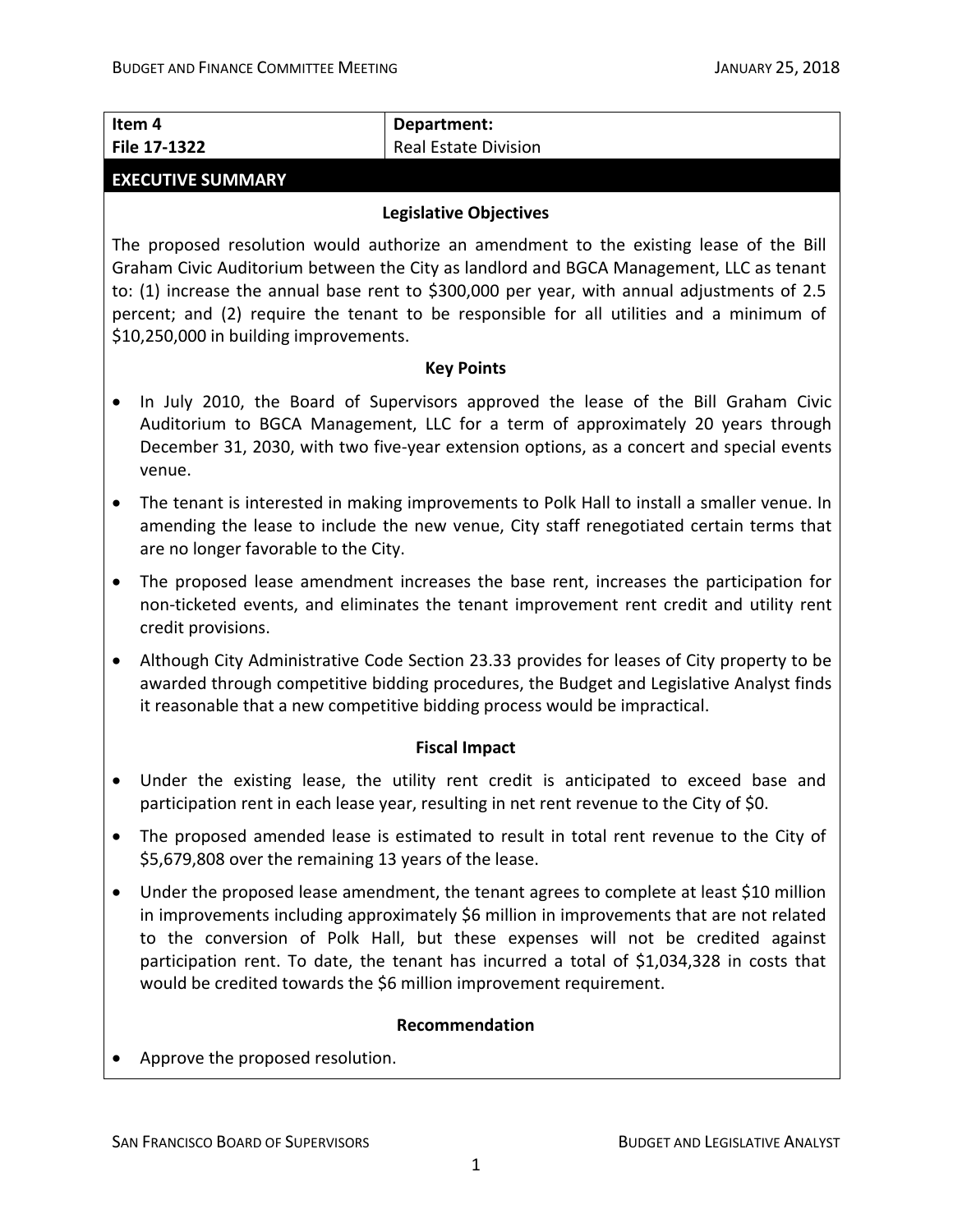City Administrative Code 23.30 states that City property shall be leased to the highest responsible bidder in accordance with competitive bidding procedures and for no less than the Director of Property's opinion of market rent if there is no appraisal, unless the Board of Supervisors finds by resolution that (a) competitive bidding procedures are impractical or impossible, or (b) a lesser sum will further a public purpose.

City Administrative Code Section 23.33 provides for leases of City property to be awarded through competitive bidding procedures unless competitive bidding procedures are impractical or impossible.

#### **BACKGROUND**

In July 2010, following a competitive bidding process, the Board of Supervisors approved the lease of the Bill Graham Civic Auditorium located at 99 Grove Street to BGCA Management, LLC, an affiliate of Another Planet Entertainment (tenant), for a term of approximately 20 years, with two five-year extension options, as a concert and special events venue (File No. 10-0649; Resolution No. 289‐10).

The lease includes (1) base rent of \$100,000 per year, with an annual increase of 2.5 percent per year subject to a rent abatement period during the construction of building improvements; and (2) participation rent of the sum of (i) 50 percent of naming rights revenue in excess of \$500,000, (ii) \$5 per ticket, increased each year by CPI, for each ticket sold in excess of 337,000 per year, and (iii) \$2,500, increased each year by CPI, for each non-ticketed event. Since 2010, the tenant has not received any naming rights revenue and has sold over 337,000 tickets only in 2016.

The lease also requires the tenant to spend at least \$10 million on interior renovations and capital improvements to the building, with a credit against participation rent if the tenant completes the improvements by March 10, 2020. The City has granted several extensions for the performance of the required improvements, of which the City has approved total improvement expenditures of approximately \$1.6 million to date. Under the lease, the credit is only applied once all of the \$10 million in improvements have been constructed, so nothing has been credited against participation rent to date.

The City retains the right to use the building 50 days per year for civic events without paying rent, but the City is required to pay for the costs of use, such as cleaning and security during the events. Since 2010, the City has not used more than 24 days in any lease year.

The lease requires the tenant to pay for utilities, but if utility costs exceed \$200,000, adjusted each year by CPI, in any lease year, then the tenant receives a rent credit of 50 percent of such excess costs. Due to a significant increase in utility rate charges since the lease was negotiated, the tenant has received a rent credit for excess utility costs each year since 2011, resulting in a rent credit of over \$500,000, or equivalent to five years of current base rent. The utility rent credit has exceeded the sum of base rent and participation rent since 2016. As a result, the City is not projected to receive revenue under the original lease structure over the remaining term of the lease.

SAN FRANCISCO BOARD OF SUPERVISORS **BUDGET AND LEGISLATIVE ANALYST**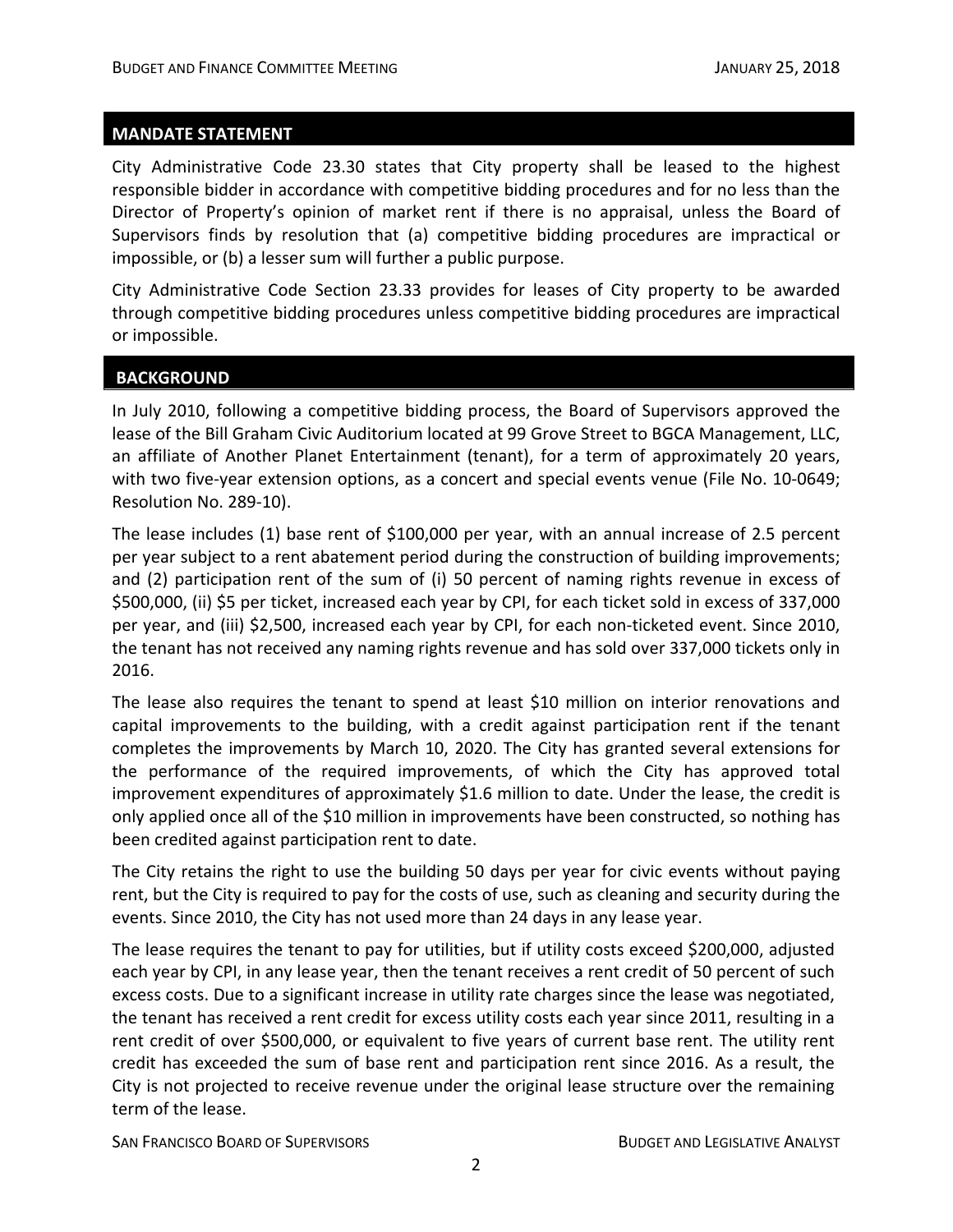The major terms of the existing lease are summarized in Table 1 below.

| Term                     | <b>Existing Lease</b>                                                                                                                                               |  |  |  |
|--------------------------|---------------------------------------------------------------------------------------------------------------------------------------------------------------------|--|--|--|
| <b>Expiration Date</b>   | December 31, 2030                                                                                                                                                   |  |  |  |
| Options to Extend        | Two five-year options                                                                                                                                               |  |  |  |
| Premises                 | Bill Graham Civic Auditorium, excluding Room 202                                                                                                                    |  |  |  |
| <b>Annual Base Rent</b>  | \$100,000 (starting in 2010)                                                                                                                                        |  |  |  |
| Participation Rent       | 50 percent of naming rights revenue in excess of \$500,000<br>\$5 for each ticket sold in excess of 337,000 tickets per year<br>\$2,500 for each non-ticketed event |  |  |  |
| Annual Rent Increase     | 2.5 percent per year                                                                                                                                                |  |  |  |
| Tenant Improvements      | Tenant receives a credit against participation rent for up to \$10 million in<br>improvements if tenant applies for credit by March 10, 2020                        |  |  |  |
| <b>Utilities</b>         | Tenant receives a credit against base and participation rent in the amount<br>of 50 percent of utility costs that exceed \$200,000 in a given year                  |  |  |  |
| Annual Days for City Use | Up to 50 days                                                                                                                                                       |  |  |  |

#### **Table 1: Terms of Existing Lease**

According to Ms. Claudia Gorham, Assistant Director of Real Estate, the renegotiation of the existing lease was triggered by the tenant's interest in making improvements to Polk Hall to install a smaller venue. In amending the lease to include the new venue, City staff renegotiated certain terms that are no longer favorable to the City.

# **DETAILS OF PROPOSED LEGISLATION**

The proposed resolution would authorize an amendment to the existing lease of the Bill Graham Civic Auditorium at 99 Grove Street between the City as landlord and BGCA Management, LLC as tenant to:

- (1) Increase the annual base rent to \$300,000 per year, with annual adjustments of 2.5 percent; and
- (2) Require the tenant to be responsible for all utilities and a minimum of \$10,250,000 in building improvements.

The proposed lease amendment will include Room 202/Polk Hall within the leased premises. According to Ms. Gorham, although the City intended to use the space for a small office, setting up the space with equipment, furniture, and City-secured interest was too costly and Room 202/Polk Hall has never been occupied and rarely used by the City during the existing lease term.

The proposed lease amendment increases the participation rent for non‐ticketed events from \$2,500 (starting in 2010, increasing 2.5 percent per year), to \$3,500 for each non‐ticketed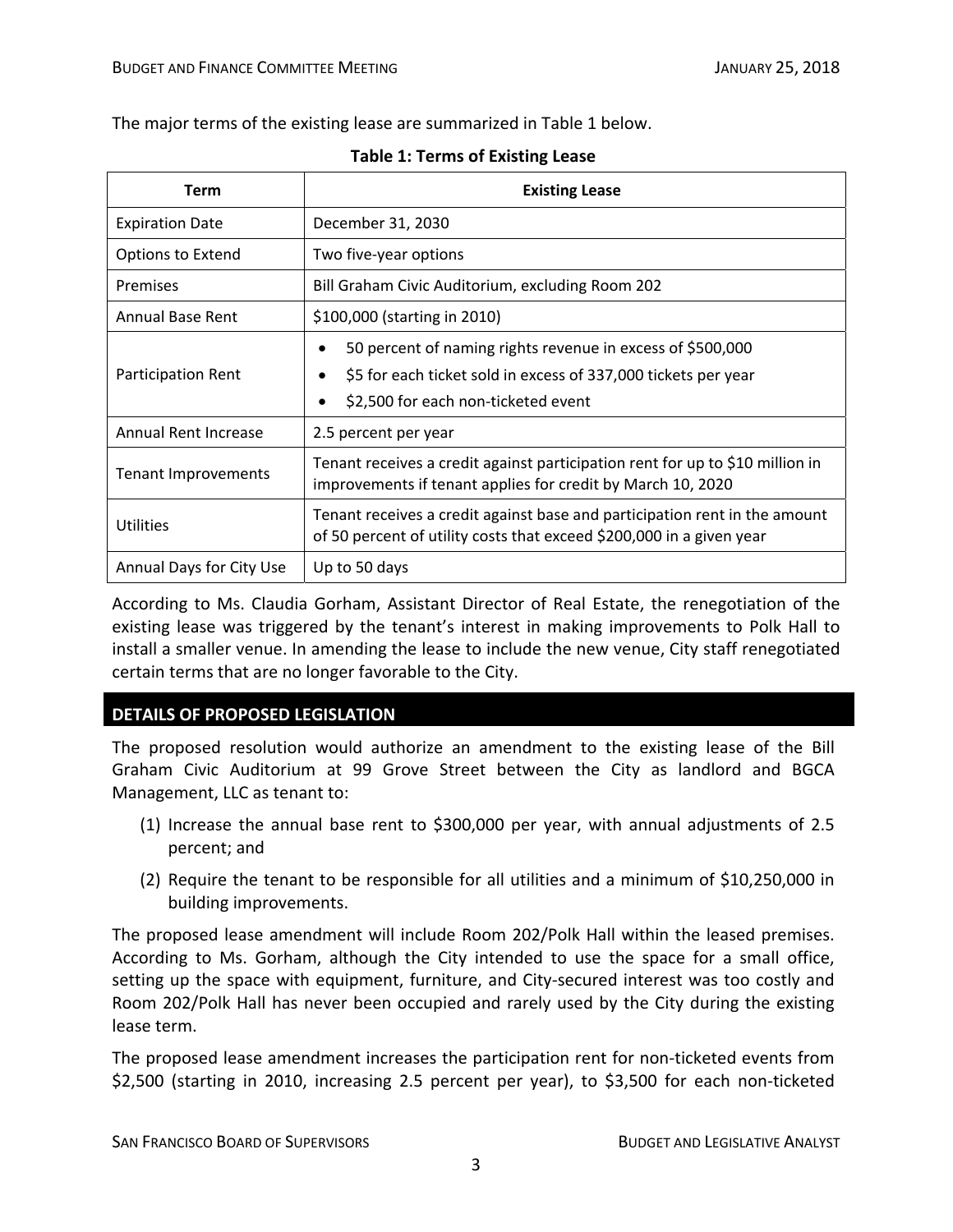event in the Main Hall and \$2,500 for each non-ticketed event in Polk Hall (starting in 2018, increasing 2.5 percent per year). $<sup>1</sup>$ </sup>

The proposed lease amendment eliminates the tenant improvement rent credit provision, including for previously completed improvements. As a result, the tenant would receive no participation rent credit for any previously completed or future completed tenant improvements.

The proposed lease amendment eliminates the utility rent credit. As noted above, due to the substantial increase in utility rate charges since the original lease was negotiated, the tenant did not owe base rent or participation rent in 2016 and 2017.

As noted above, the City has not used more than 24 days in any lease year, so the City days are reduced to 25 days per year under the proposed lease amendment.

Table 2 below summarizes the major lease terms of the proposed amended lease, with changes shown in underline.

| Term                        | <b>Amended Lease</b>                                                                                                                                                   |
|-----------------------------|------------------------------------------------------------------------------------------------------------------------------------------------------------------------|
| <b>Expiration Date</b>      | December 31, 2030                                                                                                                                                      |
| <b>Options to Extend</b>    | Two five-year options                                                                                                                                                  |
| Premises                    | Bill Graham Civic Auditorium, including Room 202/Polk Hall                                                                                                             |
| Annual Base Rent            | \$300,000 (starting in 2018)                                                                                                                                           |
| Participation Rent          | 50 percent of naming rights revenue in excess of \$500,000<br>\$3,500 for each non-ticketed event in the Main Hall<br>\$2,500 for each non-ticketed event in Polk Hall |
| <b>Annual Rent Increase</b> | 2.5 percent per year                                                                                                                                                   |
| <b>Tenant Improvements</b>  | No rent credit; tenant must complete at least \$10.25 million in<br>improvements, including \$6 million in improvements not related to<br>the conversion of Polk Hall  |
| <b>Utilities</b>            | No credit; tenant pays for utilities                                                                                                                                   |
| Annual Days for City Use    | Up to 25 days                                                                                                                                                          |

## **Table 2: Terms of Proposed Lease Amendment**

#### **FISCAL IMPACT**

#### **Comparison of Existing Lease and Amended Lease Revenue**

Under the existing lease, the utility rent credit is anticipated to exceed base and participation rent in each year, resulting in net rent revenue to the City of \$0. Under the proposed amended

 $1$  As of 2017, the initial rent of \$2,500 for each non-ticked event in the Bill Graham Civic Auditorium was \$2,972, based on annual increases of 2.5 percent.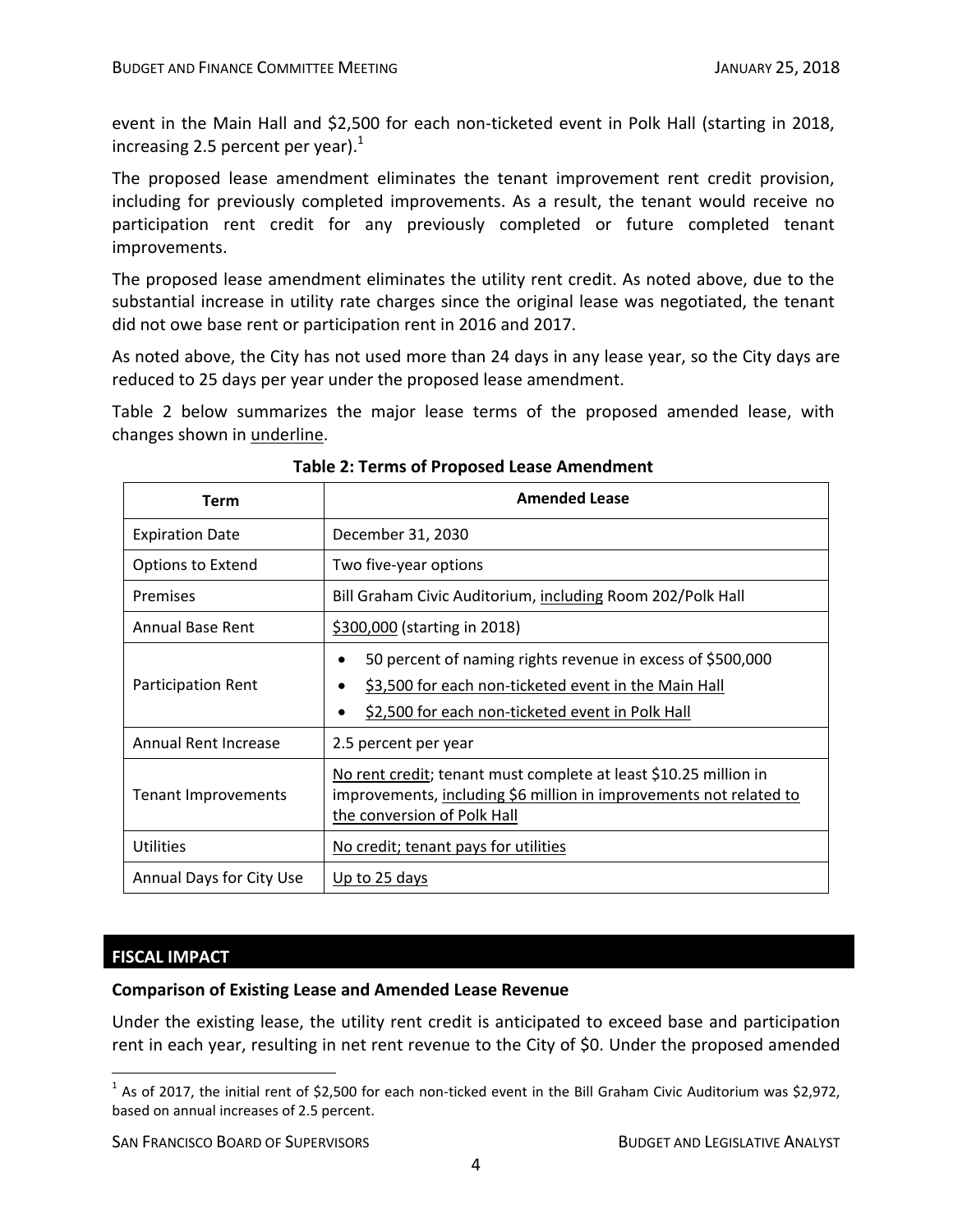lease, the utility rent credit is eliminated and base and participation rents are increased, resulting in estimated total rent revenue to the City of \$5,679,808 over the remaining 13 years of the lease. A comparison of projected revenues over the remaining 13 years of the lease is shown in Table 3 below.

|       | <b>Exiting Lease</b> |               |                     |              | <b>Amended Lease</b> |             |              |
|-------|----------------------|---------------|---------------------|--------------|----------------------|-------------|--------------|
|       |                      | Participation | <b>Utility Rent</b> |              | Participation        |             |              |
| Year  | <b>Base Rent</b>     | Rent          | <b>Credit</b>       | <b>Total</b> | <b>Base Rent</b>     | Rent        | <b>Total</b> |
| 2018  | \$120,117            | \$27,140      | \$(192, 649)        | \$0          | \$300,000            | \$31,500    | \$331,500    |
| 2019  | 123,120              | 27,818        | (197, 465)          | 0            | 307,500              | 45,100      | 352,600      |
| 2020  | 126,198              | 28,514        | (202, 402)          | 0            | 315,188              | 54,107      | 369,295      |
| 2021  | 129,353              | 29,227        | (207,462)           | 0            | 323,067              | 63,537      | 386,604      |
| 2022  | 132,586              | 29,957        | (212, 648)          | 0            | 331,144              | 73,404      | 404,547      |
| 2023  | 135,901              | 30,706        | (217, 964)          | 0            | 339,422              | 83,724      | 423,147      |
| 2024  | 139,299              | 31,474        | (223,413)           | 0            | 347,908              | 94,515      | 442,423      |
| 2025  | 142,781              | 32,261        | (228,999)           | 0            | 356,606              | 105,793     | 462,399      |
| 2026  | 146,351              | 33,067        | (234,724)           | 0            | 365,521              | 111,484     | 477,005      |
| 2027  | 150,009              | 33,894        | (240, 592)          | 0            | 374,659              | 114,271     | 488,930      |
| 2028  | 153,759              | 34,741        | (246, 607)          | 0            | 384,025              | 117,128     | 501,153      |
| 2029  | 157,603              | 35,610        | (252,772)           | 0            | 393,626              | 120,056     | 513,682      |
| 2030  | 161,544              | 36,500        | (259,091)           | 0            | 403,467              | 123,057     | 526,524      |
| Total | \$1,818,620          | \$410,911     | \$(3, 104, 737)     | \$0          | \$4,542,133          | \$1,137,675 | \$5,679,808  |

# **Participation Rent**

Two of the participation rent provisions under the existing lease, (1) naming rights revenue and (2) fees on tickets sold above a threshold, are not included in the projections above because the tenant has not received any naming rights revenue and does not anticipate naming rights revenue through the remainder of the lease, and the tenant does not anticipate exceeding the ticket sale threshold in the future. According to the tenant, the higher ticketed sales in 2016 are partly attributed to the unavailability of Moscone Center due to renovations. The tenant anticipates ticket sales will decline beginning in 2018 due to new competitor venues that have recently come online, such as the San Francisco Armory, with a larger decline in 2019 when construction of the Chase Center is completed.

The participation rent projections shown in Table 3 include the assumption that there will be 9 non‐ticketed events each year in the Main Hall. The tenant intends to renovate and rent Polk Hall as a separate venue for private events and concerts. The tenant anticipates holding 5 nonticketed events in Polk Hall in 2019 increasing each year to an average of 24 events per year beginning in 2026.

#### **Tenant Improvements**

Under the existing lease, the tenant is eligible for up to \$10.25 million in credit against participation rent for each dollar expended on building improvements within 10 years of lease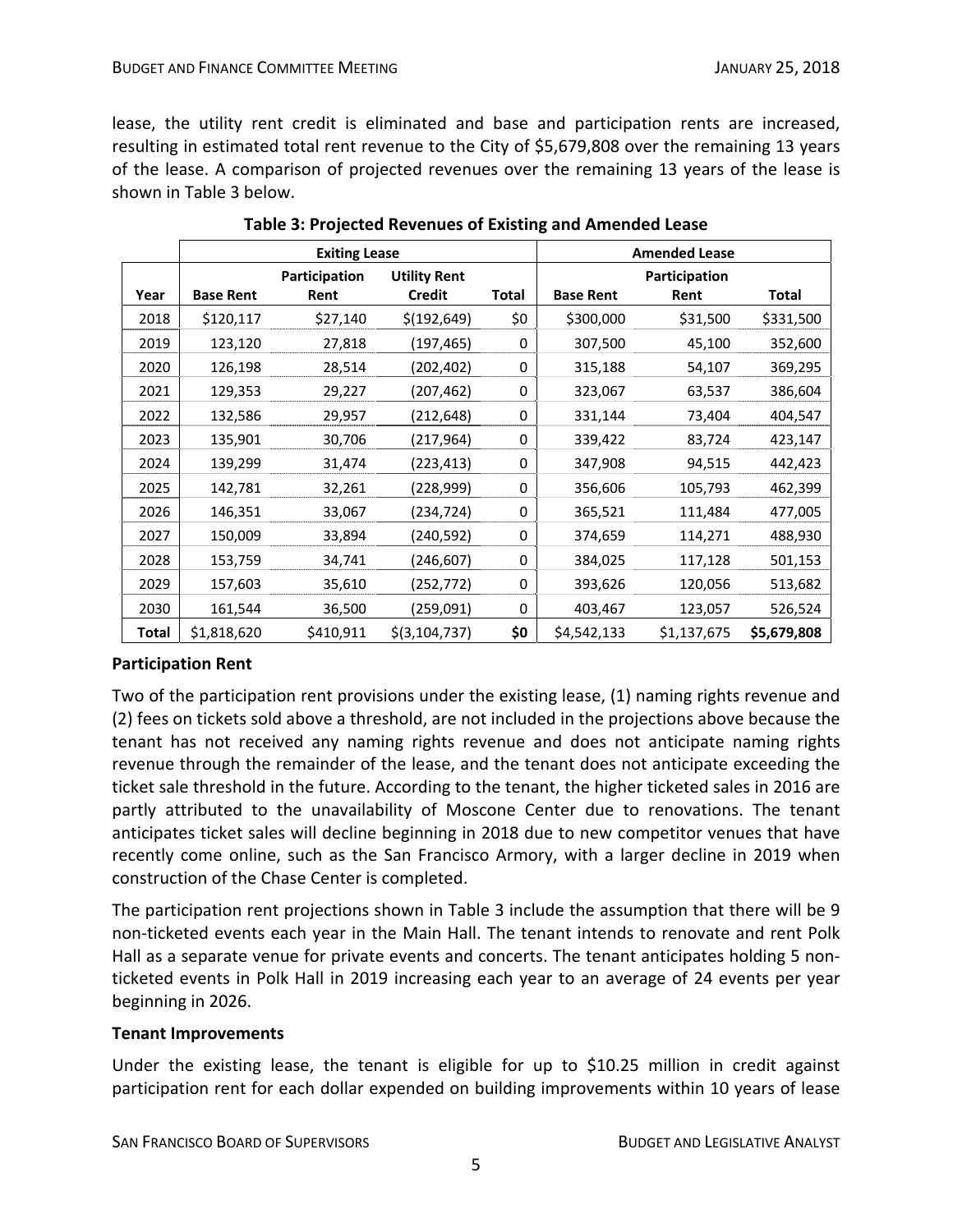commencement (until March 2020). To date, the tenant has completed \$1.6 million in improvements that have been approved by the City.

As noted above, the proposed lease amendment eliminates the tenant improvement rent credit provision. Under the proposed lease amendment, the tenant agrees to complete at least \$10 million in improvements including approximately \$6 million in improvements that are not related to the conversion of Polk Hall, but these expenses will not be credited against participation rent. Under the amended lease, costs incurred by the tenant in 2015 through 2017 for approved improvements would be credited towards the \$6 million in improvements to the Main Hall required under the proposed amendment. According to Ms. Gorham, the tenant has incurred a total of \$1,034,328 in costs that would be credited towards the \$6 million improvement requirement.

# **POLICY CONSIDERATION**

City Administrative Code Section 23.33 provides for leases of City property to be awarded through competitive bidding procedures unless competitive bidding procedures are impractical or impossible. The original lease between BGCA Management, LLC, and the City was awarded through a competitive bidding process for an initial 20 1/2 year term from approximately July 2010 to December 2030. The existing lease is now being amended because BGCA Management, LLC is requesting to add Room 202/Polk Hall to the lease.

The proposed resolution finds that competitive bidding procedures would be impractical in light of the existing lease agreement between the City and the tenant. The Real Estate Division engaged Century Urban, LLC to perform an economic analysis of the proposed lease amendment compared to the potential revenue to the City under a business-as-usual case where the tenant continues to perform under the existing lease terms. The Century Urban analysis concluded that the business‐as‐usual case would result in \$0 in base rent and participation rent over the remaining lease term, whereas the amended lease would result in \$5,069,543 in total nominal base rent and participation, or \$3,228,836 in net present value at a 6 percent discount rate.

The Budget and Legislative Analyst finds it reasonable that a new competitive bidding process would be impractical because the lease renegotiation was triggered by a request from the tenant to add space and make improvements to the premises. If the tenant continued business as usual under the existing lease, the City would likely not receive any rent revenue over the remaining 13 years of the lease term, so the amended lease results in a better outcome for the City than the status quo.

#### **RECOMMENDATION**

Approve the proposed resolution.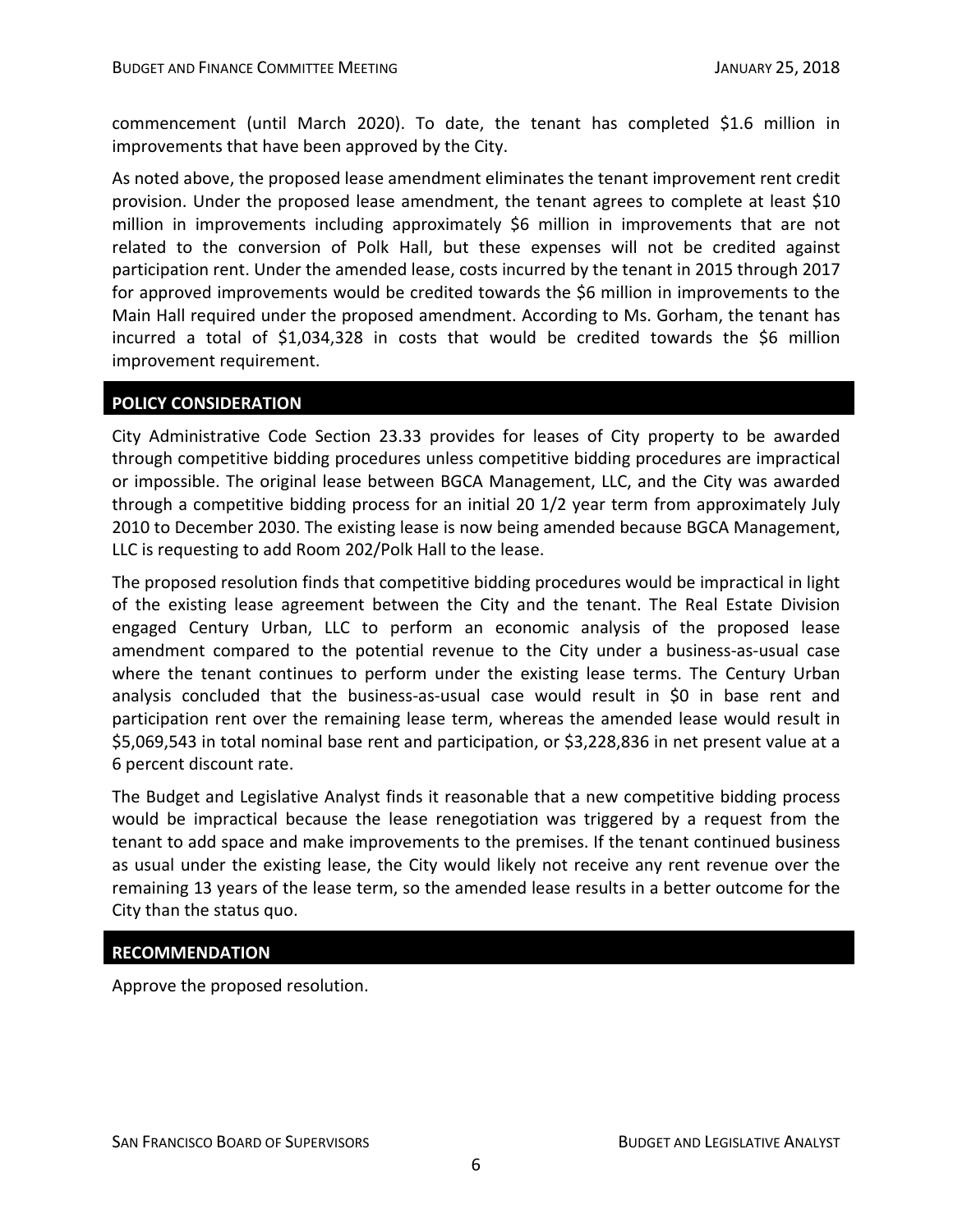| Item 6                                                                                                                                                                                                                                                                                                                                                                                                                                                                                                                                                | Department:                                                                                                                                                                                                                                                                                                                                                                                                                                                |  |  |  |  |
|-------------------------------------------------------------------------------------------------------------------------------------------------------------------------------------------------------------------------------------------------------------------------------------------------------------------------------------------------------------------------------------------------------------------------------------------------------------------------------------------------------------------------------------------------------|------------------------------------------------------------------------------------------------------------------------------------------------------------------------------------------------------------------------------------------------------------------------------------------------------------------------------------------------------------------------------------------------------------------------------------------------------------|--|--|--|--|
| File 17-1288                                                                                                                                                                                                                                                                                                                                                                                                                                                                                                                                          | Department of Homelessness and Supportive Housing                                                                                                                                                                                                                                                                                                                                                                                                          |  |  |  |  |
| <b>EXECUTIVE SUMMARY</b>                                                                                                                                                                                                                                                                                                                                                                                                                                                                                                                              |                                                                                                                                                                                                                                                                                                                                                                                                                                                            |  |  |  |  |
|                                                                                                                                                                                                                                                                                                                                                                                                                                                                                                                                                       | <b>Legislative Objectives</b>                                                                                                                                                                                                                                                                                                                                                                                                                              |  |  |  |  |
| 30, 2023.                                                                                                                                                                                                                                                                                                                                                                                                                                                                                                                                             | The proposed resolution would approve a lease between the City, as tenant, and WYL<br>Orion Properties, LLC, as landlord, for a former warehouse site at 125 Bayshore Boulevard<br>for use by the Department of Homelessness and Supportive Housing for a new Navigation<br>Center. The lease is for an initial six month term plus five one-year annual renewals<br>thereafter, commencing from approximately January 30, 2018 to no later than September |  |  |  |  |
|                                                                                                                                                                                                                                                                                                                                                                                                                                                                                                                                                       | <b>Key Points</b>                                                                                                                                                                                                                                                                                                                                                                                                                                          |  |  |  |  |
| Navigation Centers provide unsheltered San Franciscans room and board while case<br>managers work to connect them to services. The Department of Homelessness and<br>Supportive Housing currently oversees four Navigation Centers. The Department has<br>identified three more Navigation Centers to open in the future, including one at 125<br>Bayshore Boulevard. The Department of Homelessness is also working on securing two<br>additional sites on Caltrans property at 5 <sup>th</sup> and Bryant Streets, and Division Circle.             |                                                                                                                                                                                                                                                                                                                                                                                                                                                            |  |  |  |  |
|                                                                                                                                                                                                                                                                                                                                                                                                                                                                                                                                                       | <b>Fiscal Impact</b>                                                                                                                                                                                                                                                                                                                                                                                                                                       |  |  |  |  |
| ٠<br>\$3,219,000.                                                                                                                                                                                                                                                                                                                                                                                                                                                                                                                                     | The Department intends to convert the warehouse to a 128-bed Navigation Center, and to<br>make changes to the office building to provide dining and office space for staff. The City's<br>Department of Public Works estimates the City's costs for improvements to be                                                                                                                                                                                     |  |  |  |  |
| The total cost to the City over the five year and six month term of the lease would be<br>\$6,174,036, including \$2,955,036 in rent and associated costs, and \$3,219,000 in tenant<br>improvements. The Department has introduced a resolution to accept a \$10 million State<br>grant for the expansion of Navigation Centers, and has \$8 million in the FY 2018-19<br>budget for new Navigation Center operating and lease costs.                                                                                                                |                                                                                                                                                                                                                                                                                                                                                                                                                                                            |  |  |  |  |
|                                                                                                                                                                                                                                                                                                                                                                                                                                                                                                                                                       | <b>Policy Consideration</b>                                                                                                                                                                                                                                                                                                                                                                                                                                |  |  |  |  |
|                                                                                                                                                                                                                                                                                                                                                                                                                                                                                                                                                       | The Department currently utilizes sites for Navigation Centers on an interim basis and<br>prefers a mix of short- and long-term Navigation Centers to meet emergency shelter<br>needs, with a preference for sites to be available for at least three year.                                                                                                                                                                                                |  |  |  |  |
| According to Department staff, the estimated tenant improvement costs to the City of \$3.2<br>million for a lease term of up to 5 % years are reasonable because the lease rate for 125<br>Bayshore Boulevard is low compared to the overall real estate market in San Francisco.<br>The estimated tenant improvement costs at 125 Bayshore Boulevard are comparable to<br>other Navigation Center sites, including the Central Waterfront and two proposed sites on<br>Caltrans property at 5 <sup>th</sup> and Bryant Streets, and Division Circle. |                                                                                                                                                                                                                                                                                                                                                                                                                                                            |  |  |  |  |
|                                                                                                                                                                                                                                                                                                                                                                                                                                                                                                                                                       | Recommendation                                                                                                                                                                                                                                                                                                                                                                                                                                             |  |  |  |  |
| Approve the proposes resolution                                                                                                                                                                                                                                                                                                                                                                                                                                                                                                                       |                                                                                                                                                                                                                                                                                                                                                                                                                                                            |  |  |  |  |
|                                                                                                                                                                                                                                                                                                                                                                                                                                                                                                                                                       |                                                                                                                                                                                                                                                                                                                                                                                                                                                            |  |  |  |  |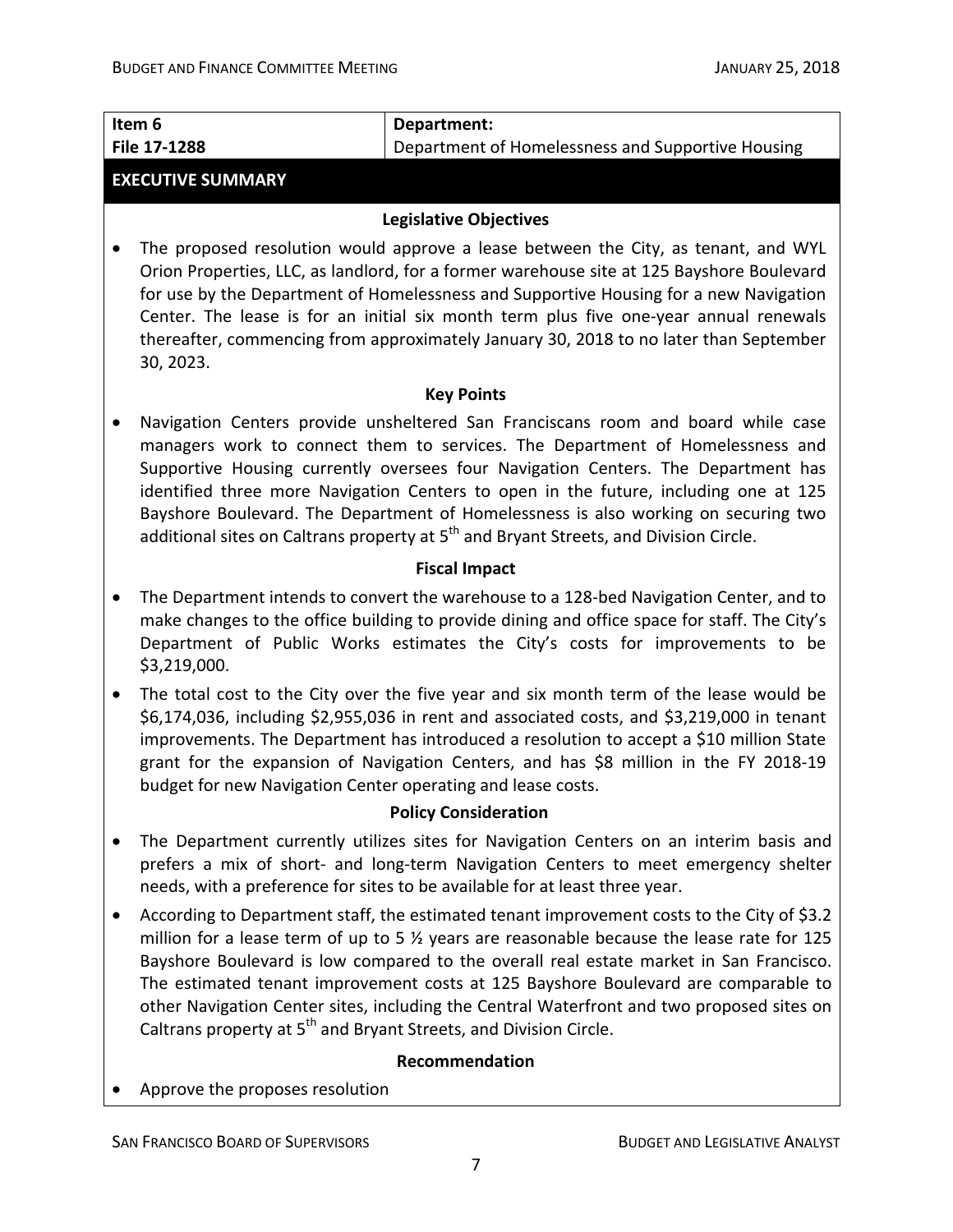Administrative Code Section 23.27 requires Board of Supervisors approval of leases that are longer than one year where the City is the tenant. If the base rent is more than \$45 per square foot per year, the City must obtain a third party appraisal to determine fair market value of the lease.

#### **BACKGROUND**

The 2017 San Francisco Point in Time Count found that approximately 7,499 experience homelessness in San Francisco on a given night and 4,353 of these people are unsheltered. The City of San Francisco currently has 1,200 adult shelter beds.

In 2015, the City of San Francisco opened its first Navigation Center, a temporary residential facility for people experiencing homelessness. Navigation Centers provide unsheltered San Franciscans room and board while case managers work to connect them to income, public benefits, health services, shelter, and housing. The Department of Homelessness and Supportive Housing currently oversees four Navigation Centers: 1950 Mission Street in the Mission District (Mission Navigation Center), at the Civic Center Hotel (Civic Center Navigation Center), in the Dogpatch neighborhood (Central Waterfront Navigation Center), and at 1515 South Van Ness Avenue in the Mission District (South Van Ness Navigation Center). The Department of Public Health operates a fifth Navigation Center called Hummingbird located near the Zuckerberg San Francisco General Hospital. The four Navigation Centers run by the Department of Homelessness and Supportive Housing have 353 temporary and emergency beds.<sup>1</sup> The Department has identified three more Navigation Centers to open in the future, including one at 125 Bayshore Boulevard.

125 Bayshore Boulevard is an empty industrial warehouse and a two-story office building at the corner near US Route 101 and Cesar Chavez Street in Bayview‐Hunters Point.

#### **DETAILS OF PROPOSED LEGISLATION**

The proposed resolution would approve a lease between the City, as tenant, and WYL Orion Properties, LLC, as landlord, for a former warehouse site at 125 Bayshore Boulevard for use by the Department of Homelessness and Supportive Housing for emergency shelter purposes. The proposed lease site is approximately 31,200 square feet, with buildings totaling approximately 22,965 square feet. The lease is for an initial six month term plus five one‐year annual renewals thereafter, commencing from approximately January 30, 2018 to no later than September 30, 2023.

The terms of the proposed lease are summarized in Table 1 below.

<sup>&</sup>lt;sup>1</sup>Emergency beds are for people who SFHOT, the Police Department, or the Homeward Bound bring to a Navigation Center for a variety of crisis situations or immediate needs. These stays are typically limited to 7 days. Temporary beds are for people in need of respite from the street and people referred from encampments. These stays are typically time‐limited to 30 or 60 days.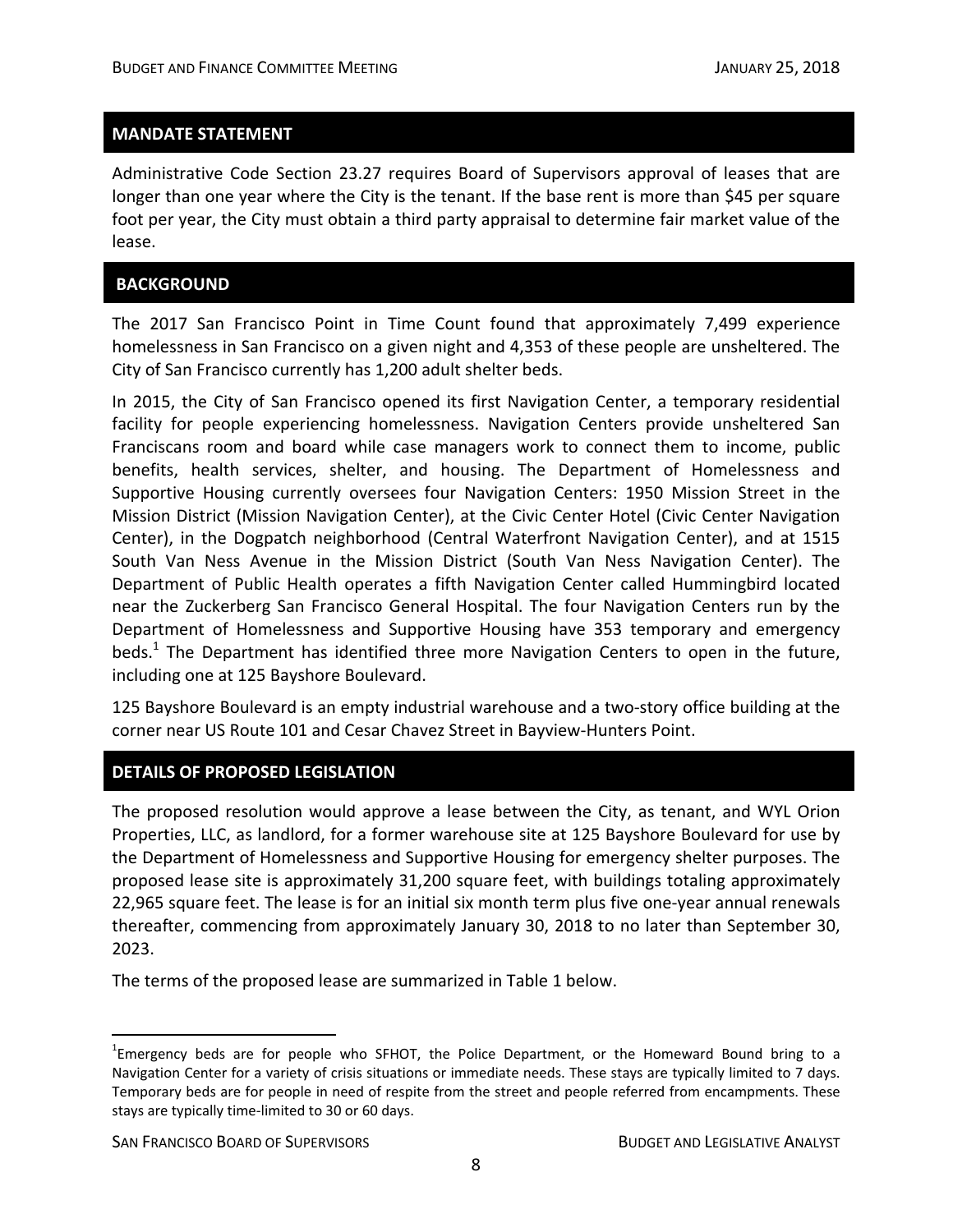|                                                                     | <b>Proposed Lease Provisions</b>                                                           |
|---------------------------------------------------------------------|--------------------------------------------------------------------------------------------|
| Lease term                                                          | Six months, approximately January 30 through July 30,<br>2018                              |
| Square feet                                                         | 22,965 rentable square feet                                                                |
| Options to extend                                                   | Five (5) one-year options to extend through 2023 with<br>a three percent increase annually |
| Base rent paid by City                                              | \$21.29 per square foot per year<br>\$489,000 per year                                     |
| Rent Increase                                                       | Three percent annually                                                                     |
| Tenant improvements paid by City                                    | Constructed by the landlord up to \$3,500,000 at the<br>City's cost                        |
| Estimated utilities and services in first<br>full year paid by City | \$22,965 (approximately \$1/square foot/year)                                              |

#### **Table 1: Proposed Lease Provisions**

The Department of Homelessness and Supportive Housing has the right to extend the initial term of the lease for five (5) consecutive additional terms of one year each, through July 30, 2023 for a total term of 5 ½ years. Mr. John Updike, Director of Real Estate, the City has no plan to lease the property beyond 2023.

According to Mr. Updike, the City continuously looks for sites for Navigation Centers. 125 Bayshore provides the City with the ground square footage desired at a competitive price, and with a flexible term of the lease. The City did not make any other offers for this particular use in the Bayview/Hunter's Point area, but did analyze the efficacy of use of other properties.

# **FISCAL IMPACT**

#### **Tenant Improvements**

The Department of Homelessness and Supportive Housing intends to convert the warehouse to a 128‐bed Navigation Center, and to make changes to the office building to provide dining and office space for staff. According to the draft of the lease, the landlord will construct tenant improvements up to \$3,500,000 at the City's cost. The construction drawings and construction budget are subject to the City's approval, and the City is not obligated to pay any costs exceeding  $$3,500,000.<sup>2</sup>$ 

The City's Department of Public Works estimates construction costs for City improvements to be \$3,219,000, as seen in Table 2 below.

  $2$  Under the draft lease, the landlord is liable only for construction costs exceeding \$3,500,000 attributable to the building's HVAC systems.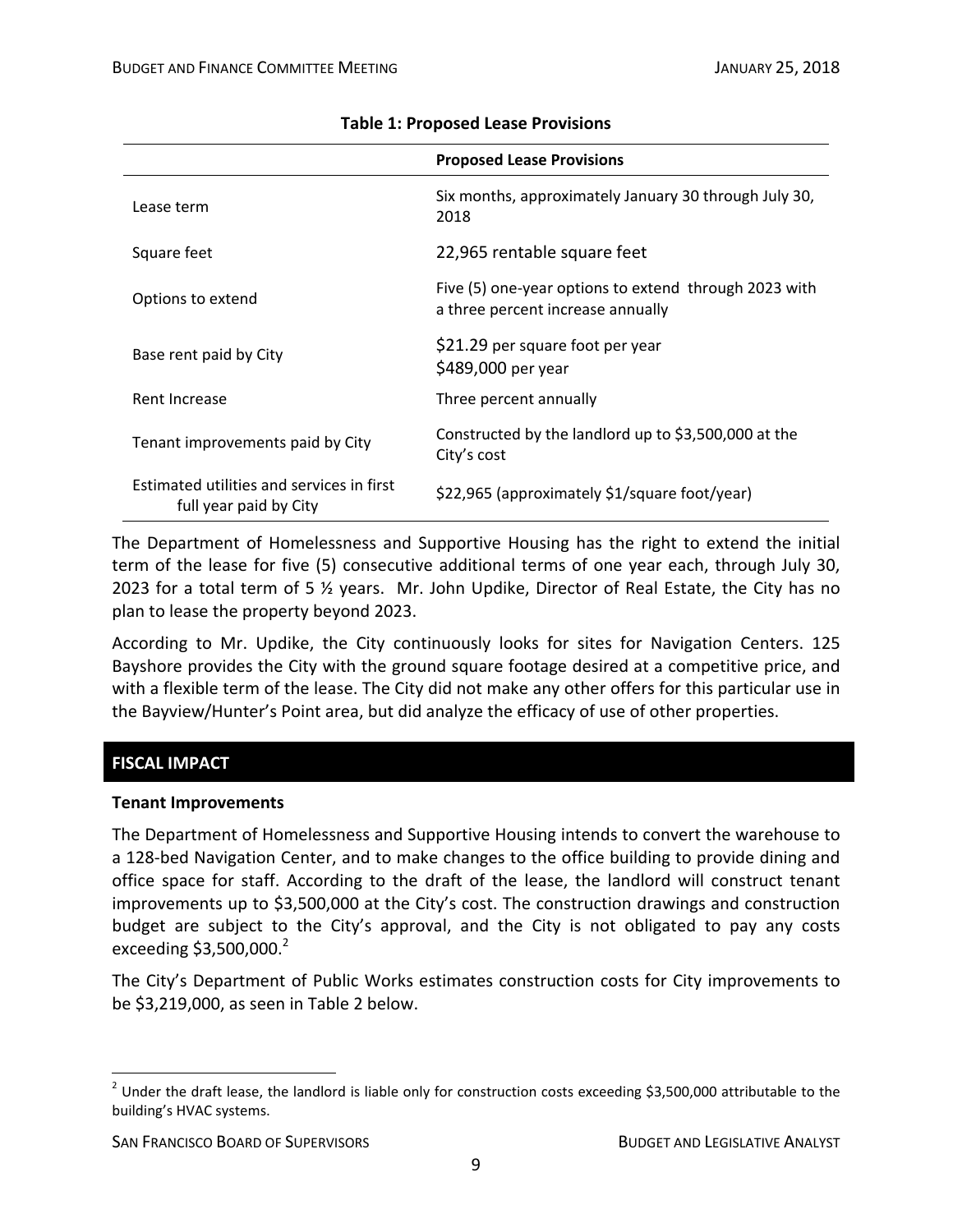| Site prep and utilities                   | \$337,000   |
|-------------------------------------------|-------------|
| Warehouse, office, restroom building work | 1,700,000   |
| Construction contingency                  | 204,000     |
| Project deliver, oversight and fees       | 336,000     |
| Fixtures, fittings and equipment          | 350,000     |
| Contingency reserve                       | 292,000     |
| <b>Total</b>                              | \$3,219,000 |

## **Table 2: Estimated Cost to City For Tenant Improvements**

The tenant improvements include work on the warehouse and office building. The scope of the work at the warehouse includes interior partitions to divide the space in order to build a dormitory area and two offices for staff, as well as converting approximately one‐third of the warehouse into storage area for client personal belongings and Navigation Center supplies. The Department plans on utilizing modular bathrooms and showers, as was done at the Waterfront Navigation Center. Finally, the funds will be used for new lighting, heating, a fire sprinkler system, and plumbing and electrical work.

The office building work will consist of construction of a dining area, lounge and resting area, and office space for the care providers.

The Department of Homelessness and Supportive Housing plans to begin construction in March, with the potential opening date of the Navigation Center in May. The Department has filed an application to City Planning for a conditional use permit that would allow the warehouse to be used as a shelter on a short term basis, and Planning is performing an expedited review of that application.

# **Total Cost**

The total cost to the Department of Homelessness and Supportive Housing over the five year and six month term of the lease, assuming the Department exercises all the options to renew, would be \$6,174,036, or \$48.88 per square foot per year, as seen in Table 3 below.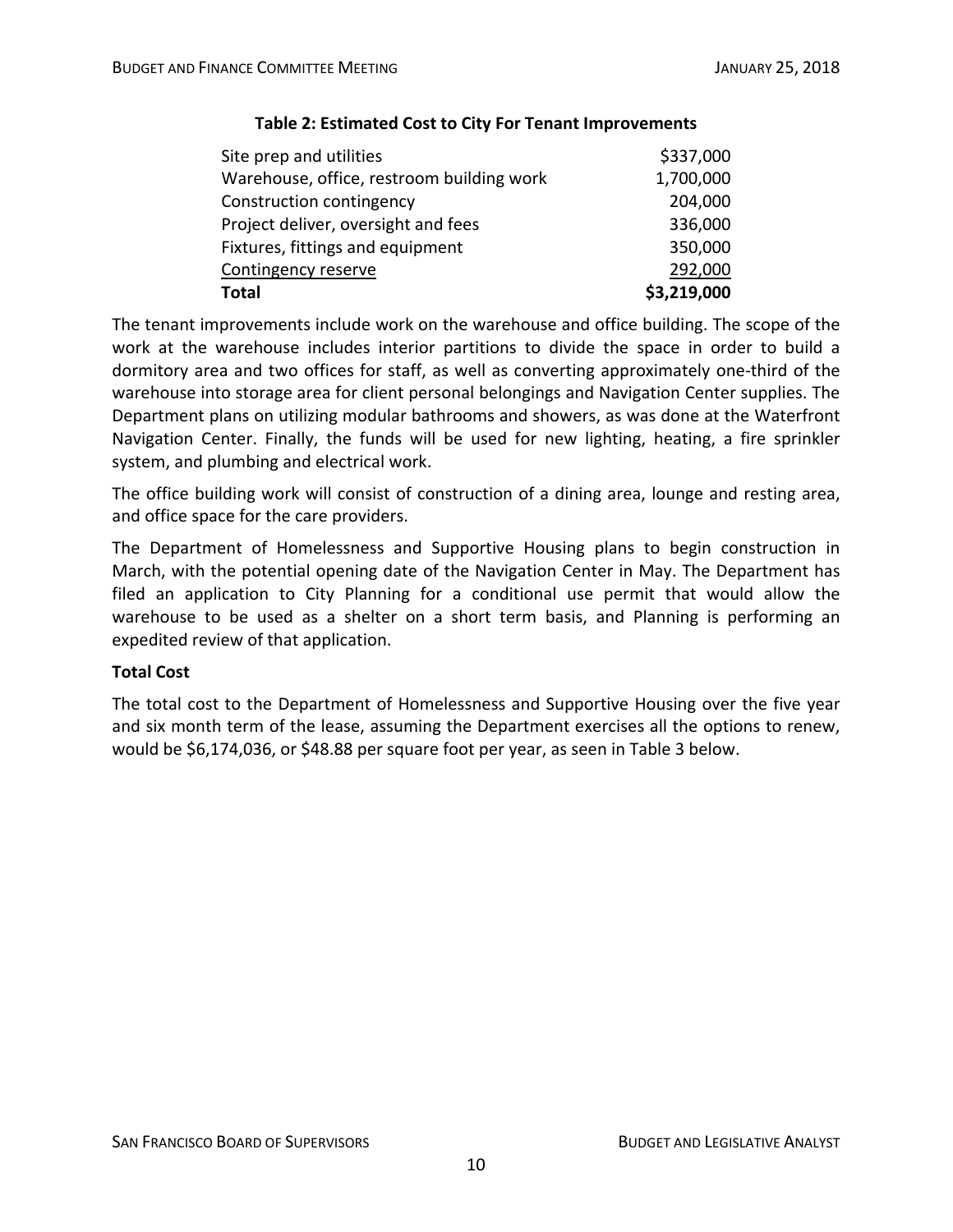| <b>Time Period</b>                 | <b>Base Rent</b> | <b>Additional</b><br>(Services) <sup>*</sup> | <b>Tenant</b><br><b>Improvements</b> | <b>FY Total</b> |
|------------------------------------|------------------|----------------------------------------------|--------------------------------------|-----------------|
| April 1, 2018 -<br>June 30, 2018** | \$122,250        | \$5,742                                      | \$3,219,000                          | \$3,346,992     |
| FY2018-19                          | 499,998          | 22,965                                       |                                      | 522,963         |
| FY2019-20                          | 515,004          | 23,654                                       |                                      | 538,658         |
| FY2020-21                          | 530,457          | 24,364                                       |                                      | 554,821         |
| FY2021-22                          | 546,372          | 25,095                                       |                                      | 571,467         |
| FY2022-23                          | 562,764          | 25,848                                       |                                      | 588,612         |
| July 1, 2023 - July<br>30, 2023    | 48,304           | 2,219                                        |                                      | 50,523          |
| <b>Total</b>                       | \$2,825,149      | \$129,887                                    | \$3,219,000                          | \$6,174,036     |

#### **Table 3: Total Cost to the City From April 1, 2018 through June 30, 2023**

\*Assumes a three percent yearly increase

\*\*According to the lease, the rent will commence after the substantial completion of the tenant improvements or April 1, 2018, whichever comes first.

Real Estate did not obtain an appraisal for the market rent as allowed by Administrative Code 23.27, $3$  but did recently complete an analysis for a similar property. The analysis found that the leasing of similar sized warehouse space is between \$1.10 to \$1.75 per square foot per month. The base rent for the proposed lease is \$1.78 per square foot per month, which is a blended rate of warehouse space at \$1.50 per square foot per month and office space at \$3.00 per square foot per month.

However, fifty two percent of the total cost to the City comes from tenant improvements that occur in the first six months of the lease. According to Mr. Updike, tenant improvements are not reported in real estate reports, and tenant improvements are unique to each tenant user. The Department of Real Estate has noted that office relocation tenant improvement costs have ranged from \$20 per square foot to \$150 per square foot. The cost of tenant improvements of this proposed lease would be approximately \$139 per square foot per year.

 $3$  According to Administrative Code 23.27, the Director of Property must obtain an appraisal for the market rent of the lease only if the base rent is more than \$45 per square foot per year. The average base rent is \$22.37 per year.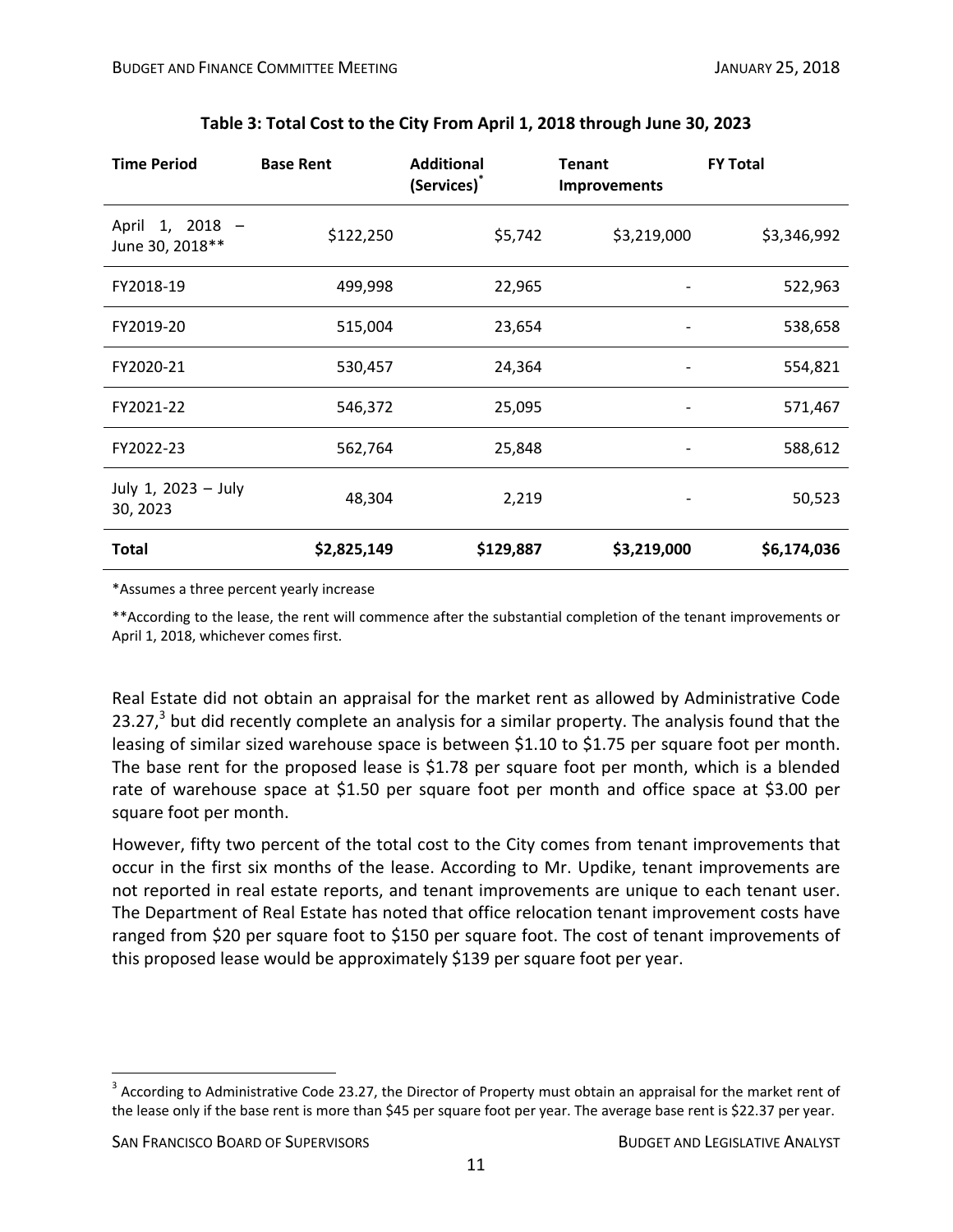#### **Funding**

The Department of Homelessness and Supportive Housing has introduced a resolution to accept and expend a grant in the amount of \$10,000,000 from the California Department of Housing and Community Development for the expansion of Navigation Centers (File 18‐0055). According to Ms. Gigi Whitley, Department of Homeless and Supportive Housing Deputy Director, the grant will be used to cover near term lease costs as well as tenant improvements. Additionally, the Department has budgeted \$8,000,000 in FY2018‐19 base budget for new Navigation Center operating costs including annual lease costs.

# **POLICY CONSIDERATION**

#### **Department of Homelessness and Supportive Housing Navigation Centers**

The Department of Homelessness and Supportive Housing oversees four operating Navigation Centers, none of which have leases. The City has a permit to operate the 1515 South Van Ness site and owns the properties at 1950 Mission and the Waterfront in the Dogpatch. The Civic Center Navigation Center is run by a third party, and the City is not a party to that lease.

The Navigation Centers are not permanent sites. According to Ms. Emily Cohen, Manager for Policy and Special Projects for the Department of Homelessness and Supportive Housing, the Department currently utilizes sites for Navigation Centers on an interim basis, some of which have been designated for other permanent uses such as market rate and affordable housing. The existing four Navigation Center sites have terms of use ranging from approximately nine months for 1515 South Van Ness up to three years and eight months for 1950 Mission Street. According to Ms. Cohen, the Department of Homelessness and Supportive Housing prefers a mix of short- and long-term Navigation Centers to meet emergency shelter needs, with a preference for sites to be available for at least three years.

According to Ms. Cohen, the estimated tenant improvement costs to the City of \$3.2 million at 125 Bayshore Boulevard for a lease term of up to 5 ½ years are reasonable because the lease rate for 125 Bayshore Boulevard is low compared to the overall real estate market in San Francisco. Ms. Cohen notes that the estimated tenant improvement costs at 125 Bayshore Boulevard are comparable to other Navigation Center sites, including the Central Waterfront that had a budget of \$3.2 million, and two proposed sites on Caltrans property at  $5<sup>th</sup>$  and Bryant Streets, and Division Circle that have estimated budgets of \$4.2 million and \$3.7 million respectively. Also, according to Ms. Cohen, the restroom trailers and furniture, fixtures, and equipment to be installed at 125 Bayshore Boulevard can be used elsewhere after the 125 Bayshore Boulevard lease terminates.

#### *Total Department of Homelessness and Supportive Housing Navigation Center Beds*

If the three Navigation Centers at 125 Bayshore Boulevard, 5<sup>th</sup> and Bryant Streets, and Division Circle are completed, an additional 333 temporary and emergency beds would be added, for a total of 1,886 temporary and emergency beds, 686 of which would come from temporary Navigation Centers.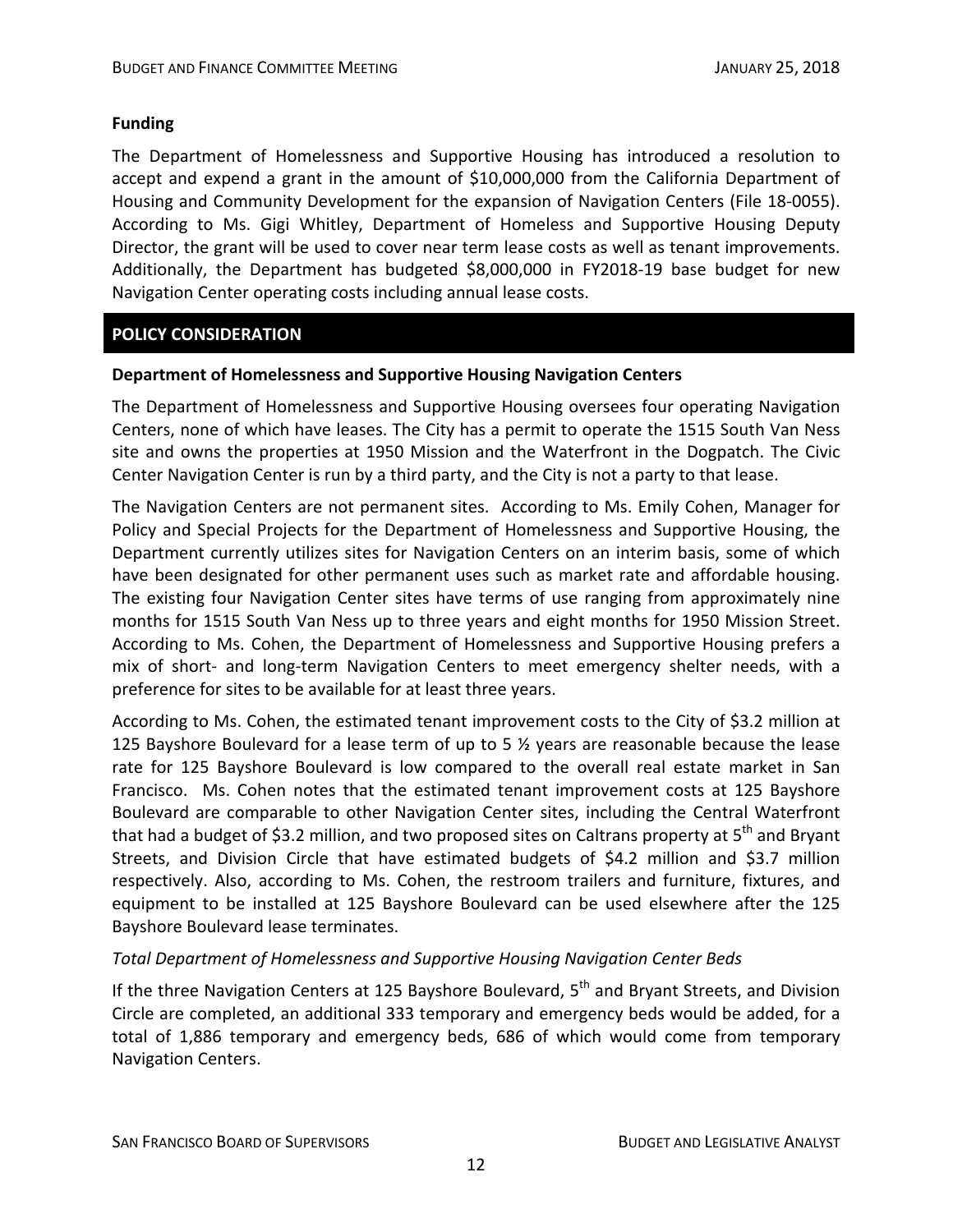As noted above, the four existing Navigation Centers are temporary. Two Navigation Centers, 1950 Mission Street and 1515 South Van Ness, are scheduled to close in 2018, and a third Navigation Center, Civic Center, is scheduled to close in 2019. The three Navigation Centers currently have a combined 288 temporary and emergency beds. Central Waterfront is scheduled to close by June 2020 (File 16‐0961).

# **RECOMMENDATION**

Approve the proposed resolution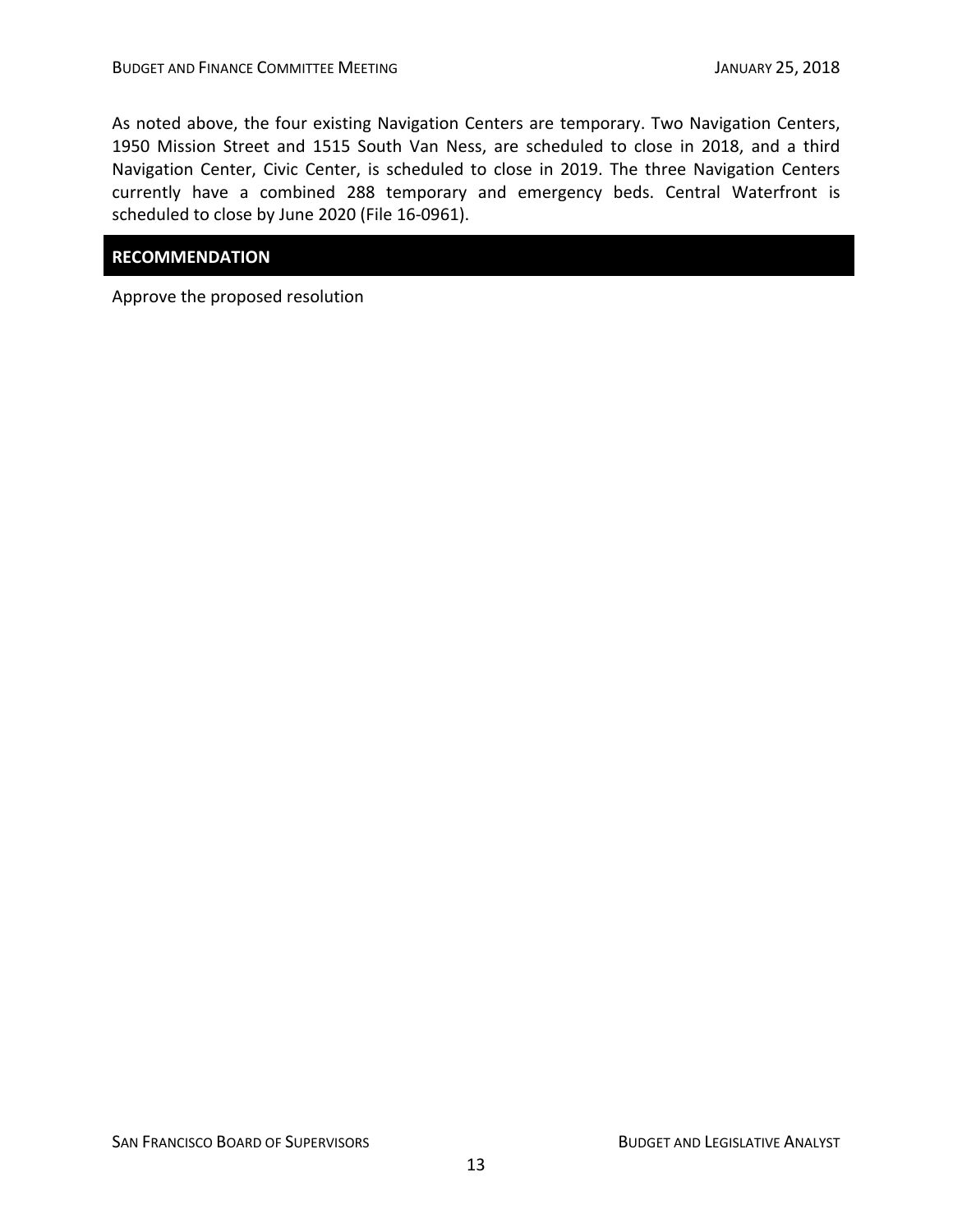| Item <sub>7</sub><br>File 17-1275                        | Department:<br>San Francisco International Airport (Airport)                                                                                                                                                                                                                                                                                                                                                                                                                                                                                                                                                                                                                                                                                                                                                                                                                                                                                  |  |  |
|----------------------------------------------------------|-----------------------------------------------------------------------------------------------------------------------------------------------------------------------------------------------------------------------------------------------------------------------------------------------------------------------------------------------------------------------------------------------------------------------------------------------------------------------------------------------------------------------------------------------------------------------------------------------------------------------------------------------------------------------------------------------------------------------------------------------------------------------------------------------------------------------------------------------------------------------------------------------------------------------------------------------|--|--|
| <b>EXECUTIVE SUMMARY</b>                                 |                                                                                                                                                                                                                                                                                                                                                                                                                                                                                                                                                                                                                                                                                                                                                                                                                                                                                                                                               |  |  |
|                                                          | <b>Legislative Objectives</b>                                                                                                                                                                                                                                                                                                                                                                                                                                                                                                                                                                                                                                                                                                                                                                                                                                                                                                                 |  |  |
| partially fund the new Police Training Support facility. | The proposed ordinance appropriates \$1,100,000 from in Airport Asset Forfeiture funds to                                                                                                                                                                                                                                                                                                                                                                                                                                                                                                                                                                                                                                                                                                                                                                                                                                                     |  |  |
|                                                          | <b>Key Points</b>                                                                                                                                                                                                                                                                                                                                                                                                                                                                                                                                                                                                                                                                                                                                                                                                                                                                                                                             |  |  |
| $\bullet$                                                | The Airport collects Asset Forfeiture Funds when the San Francisco Police Department's<br>Airport Bureau assists in the seizure of assets in narcotics trafficking enforcement. The<br>funds may be used for capital projects and other one-time expenditures related to<br>narcotics enforcement. The Board of Supervisors previously appropriated \$766,837 in<br>Asset Forfeiture funds from 2009 through 2013 that were never spent. The proposed<br>ordinance would re-appropriate \$766,837 and appropriate \$333,163 in Asset Forfeiture<br>funds, totaling \$1,100,000 to partially fund the new Police Training Support Facility.                                                                                                                                                                                                                                                                                                    |  |  |
| $\bullet$                                                | The new Police Training Support Facility will replace the existing Shooting Range, which is<br>in dilapidated condition. The Airport's Five-Year and Ten-Year Capital Improvement Plans<br>include approximately \$7,200,000 in funding for the new Police Training Support Facility.<br>The Police Department's Airport Bureau has requested the Airport to provide \$1,600,000<br>in additional improvements to the facility, of which \$1,100,000 would be Asset Forfeiture<br>funds and the balance of \$500,000 would be previously appropriated Airport Revenue<br>Bonds. These additional improvements include high ground training facilities, a simulator<br>room, an observation tower, a 25-yard shooting range extension, and an improved range<br>lighting system. The Airport Commission and U.S. Department of Justice Asset Forfeiture<br>and Money Laundering Section (DOJ-AFMLS) have already approved of the use of funds. |  |  |
|                                                          | <b>Fiscal Impact</b>                                                                                                                                                                                                                                                                                                                                                                                                                                                                                                                                                                                                                                                                                                                                                                                                                                                                                                                          |  |  |
| the total project budget to approximately \$8,800,000.   | The proposed ordinance would appropriate \$1,100,000 towards the new Police Training<br>Support Facility. This is in addition to approximately \$7,200,000 budgeted in the Capital<br>Improvement Plan for the original scope of the project. The Airport would also contribute<br>approximately \$500,000 of Airport Revenue Bond funds for the improvements, bringing                                                                                                                                                                                                                                                                                                                                                                                                                                                                                                                                                                       |  |  |
| Recommendation                                           |                                                                                                                                                                                                                                                                                                                                                                                                                                                                                                                                                                                                                                                                                                                                                                                                                                                                                                                                               |  |  |
|                                                          | Approve the proposed ordinance.                                                                                                                                                                                                                                                                                                                                                                                                                                                                                                                                                                                                                                                                                                                                                                                                                                                                                                               |  |  |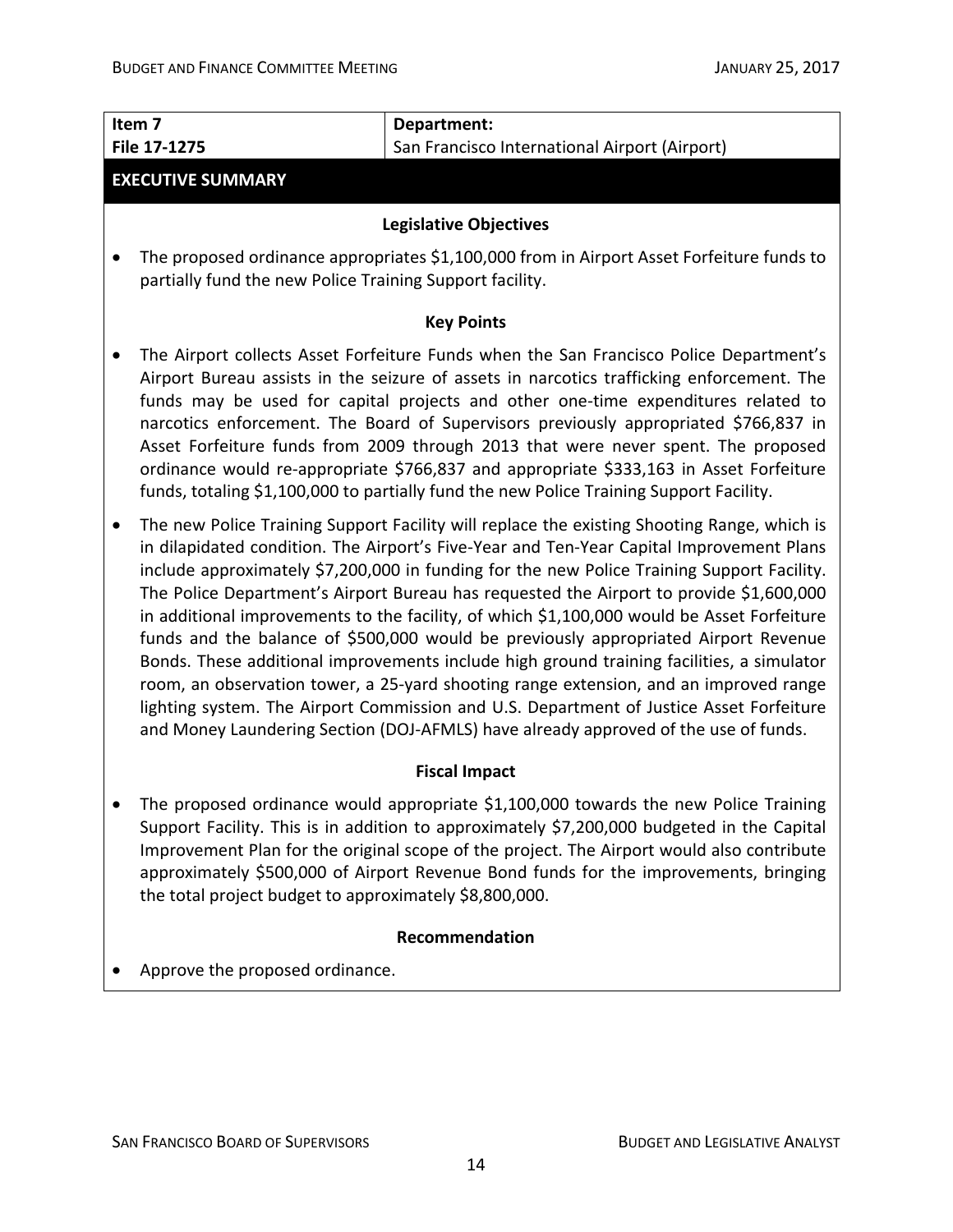City Administrative Code Section 10.100‐310 requires approval of the Board of Supervisors for Asset Forfeiture Fund expenditures in excess of \$10,000.

#### **BACKGROUND**

When the San Francisco Police Department‐Airport Bureau (SFPD‐AB) assists in the seizure of assets related to narcotics trafficking enforcement, it receives Asset Forfeiture Funds from the United States Department of Justice (DOJ) and deposits these funds into the San Francisco Narcotics Forfeiture and Asset Seizure Fund for the account of the Airport. These funds may be used for capital projects and one‐time expenses to enhance SFPD‐AB's narcotics enforcement, but may not be spent on ongoing operations.

#### **DETAILS OF PROPOSED LEGISLATION**

The proposed ordinance appropriates \$1,100,000 in Asset Forfeiture Funds, including \$333,163 in fund balance and \$766,837 in prior appropriations, to partially fund construction of a new Police Training Support Facility at the Airport. According to Mr. Ian Hart, Airport Capital Planning Manager, the Asset Forfeiture Funds are used infrequently and include a balance of \$766,837 that was appropriated from 2009 through 2013 but never spent.

The SFPD-AB Police Training Support Facility will be a single story, 7,500 square foot building, including classroom spaces, offices, firearm cleaning, armory, vault, break room, and work spaces. It will replace three portable trailers in poor condition, which do not have permanent restrooms, are not accessible, and have rot issues. The Airport's FY 2017‐18 Five‐Year and Ten‐ Year Capital Plans include \$7,200,000 for a new SFPD-AB Police Training Support Facility.

SFPD‐AB has requested approximately \$1,600,000 in additional improvements beyond the original scope and budget of \$7,200,000, of which \$1,100,000 would be paid with Asset Forfeiture Funds, and \$500,000 would be paid with Airport Capital Funds previously appropriated by the Board of Supervisors<sup>1</sup>. The Airport Commission and United States Department of Justice Asset Forfeiture and Money Laundering Section (DOJ‐AFMLS) have both approved of this proposed use of Asset Forfeiture Funds. The additional \$1,600,000 (including the \$1,100,000 appropriated in the proposed ordinance) would fund high ground training facilities, a simulator room, an observation tower for range command and control, a 25‐yard shooting range extension, and an improved range lighting system for night training. With the additional improvements, the total project budget would be approximately \$8,800,000.

# **FISCAL IMPACT**

1

The proposed ordinance would (1) de-appropriate \$766,837 from the Asset Forfeiture Fund's Programmatic Projects Budget and re‐appropriate the funds to the Buildings, Structures, and

SAN FRANCISCO BOARD OF SUPERVISORS **BUDGET AND LEGISLATIVE ANALYST** 

 $1$  The Board of Supervisors appropriated \$4.8 billion in Airport Revenue Bonds in May 2017, which included \$489.2 million to fund improvements to Airport support facilities (File 17‐0200).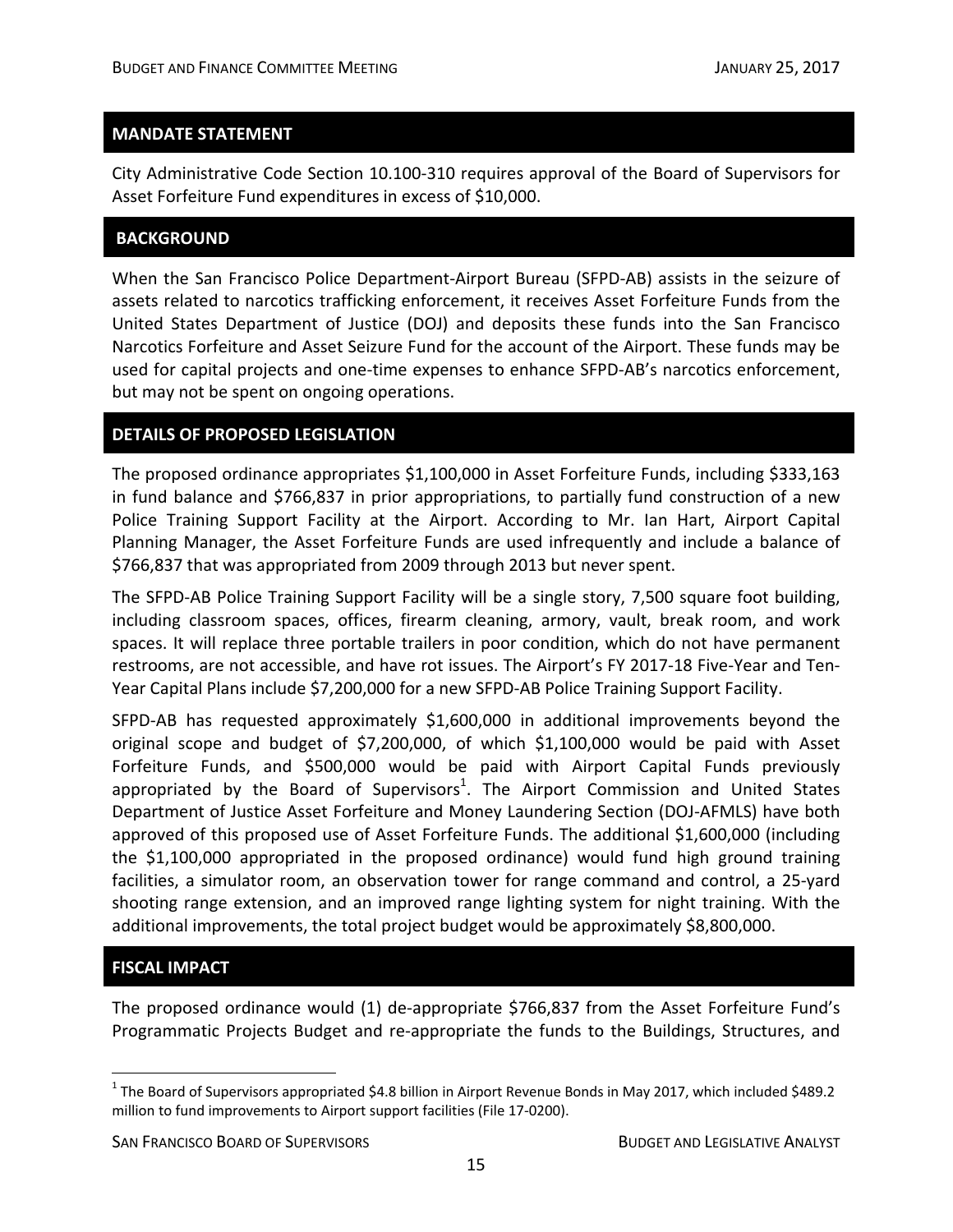Improvements Projects Budget, and (2) appropriate \$333,163 from the Asset Forfeiture Fund's balance to the Buildings, Structures, and Improvements Projects Budget. The total appropriation of \$1,100,000 is shown in Table 1 below.

| <b>Sources</b>                                 |             |
|------------------------------------------------|-------------|
| Programmatic Projects-Budget                   | \$766,837   |
| <b>Unappropriated Fund Balance</b>             | 333,163     |
| <b>Total Sources</b>                           | \$1,100,000 |
| <b>Uses</b>                                    |             |
| Buildings, Structures, and Improvements-Budget | \$1,100,000 |
| <b>Total Uses</b>                              | \$1,100,000 |

#### **Table 1: Sources and Uses of Appropriation**

The total project budget is approximately \$8,800,000. This includes approximately \$7,200,000 budgeted in the Airport's Five‐Year and Ten‐Year Capital Improvement Plans, \$1,100,000 from the Asset Forfeiture Fund that would be appropriated under this proposed ordinance, and approximately \$500,000 in further improvements to be paid by the Airport's Capital Fund. The project budget is shown in Table 2 below.

| <b>Sources</b>                                | <b>Amount</b> |
|-----------------------------------------------|---------------|
| General Airport Revenue Bonds                 | \$7,700,000   |
| <b>Asset Forfeiture Funds</b>                 | 1,100,000     |
| <b>Total Sources</b>                          | \$8,800,000   |
| Uses                                          |               |
| <b>Existing Project</b>                       |               |
| <b>Architectural Services</b>                 | \$580,000     |
| <b>Engineering Services</b>                   | 300,000       |
| <b>Construction Services</b>                  | 100,000       |
| <b>Contracted Construction Services</b>       | 6,120,000     |
| Equipment                                     | 100,000       |
| Subtotal-Existing Project                     | \$7,200,000   |
| <b>Supplemental Construction Component</b>    |               |
| <b>High Ground Training Facilities</b>        | \$650,000     |
| <b>Simulator Room</b>                         | 550,000       |
| <b>Observation Tower</b>                      | 225,000       |
| 25 Yard Shooting Range Extension              | 150,000       |
| <b>Improved Range Lighting System</b>         | 25,000        |
| Subtotal-Supplemental Construction Components | \$1,600,000   |
| <b>Total Uses</b>                             | \$8,800,000   |

#### **Table 2: Sources and Uses Table for Total Project Budget**

#### **RECOMMENDATION**

Approve the proposed ordinance.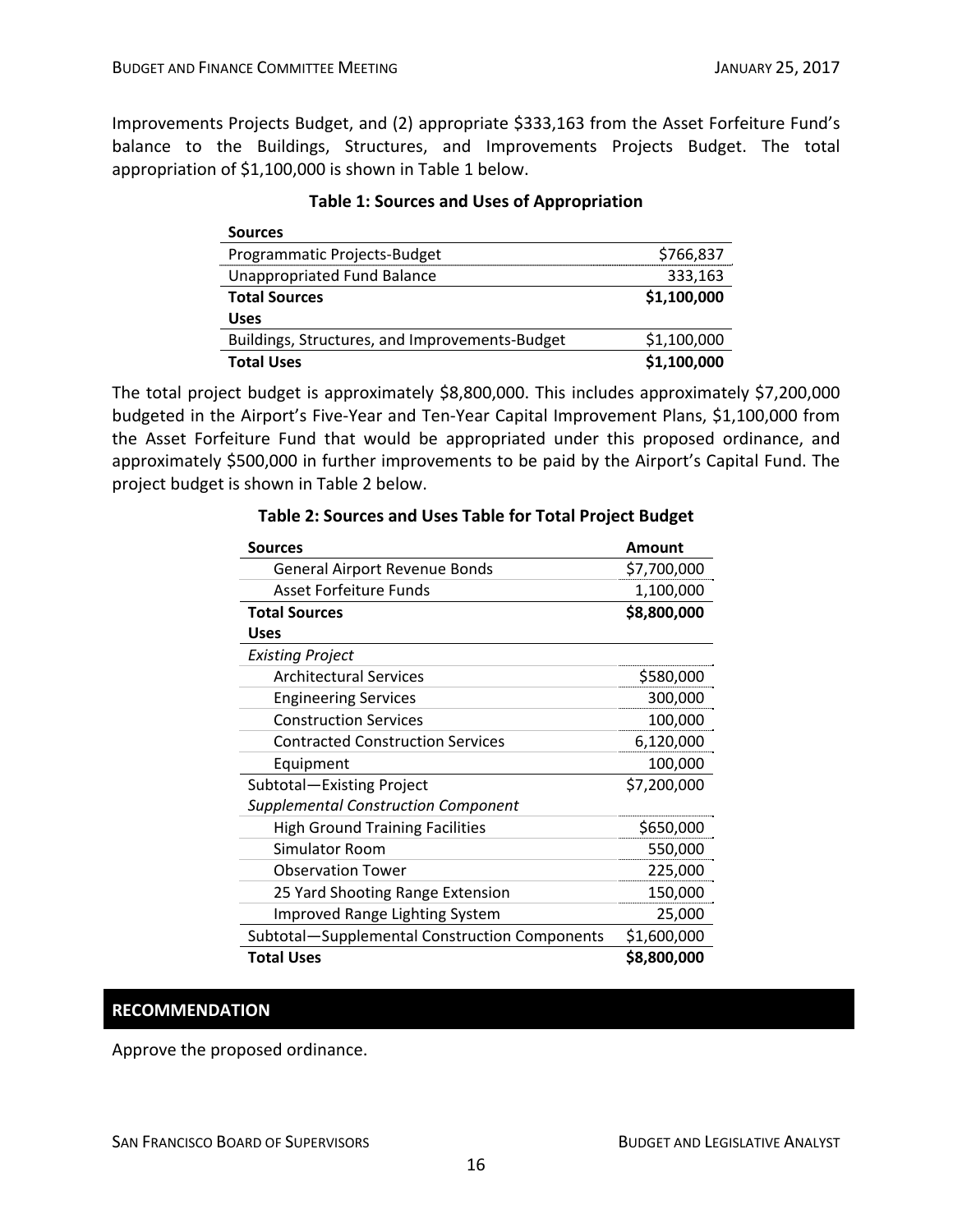| Item 8<br>File 17-1242                                                                                                                                                                                                                                                                                                                                                                                                                                                                                                                                                           | Department:<br>San Francisco International Airport (Airport)                                                                                                                                                                                                                                                                                                                                                                                                                                                                                   |  |  |  |
|----------------------------------------------------------------------------------------------------------------------------------------------------------------------------------------------------------------------------------------------------------------------------------------------------------------------------------------------------------------------------------------------------------------------------------------------------------------------------------------------------------------------------------------------------------------------------------|------------------------------------------------------------------------------------------------------------------------------------------------------------------------------------------------------------------------------------------------------------------------------------------------------------------------------------------------------------------------------------------------------------------------------------------------------------------------------------------------------------------------------------------------|--|--|--|
| <b>EXECUTIVE SUMMARY</b>                                                                                                                                                                                                                                                                                                                                                                                                                                                                                                                                                         |                                                                                                                                                                                                                                                                                                                                                                                                                                                                                                                                                |  |  |  |
| <b>Legislative Objectives</b>                                                                                                                                                                                                                                                                                                                                                                                                                                                                                                                                                    |                                                                                                                                                                                                                                                                                                                                                                                                                                                                                                                                                |  |  |  |
| The proposed resolution retroactively approves Modification No. 1 to the 2012 lease<br>agreement between San Francisco International Airport (Airport) as landlord and the<br>Transportation Security Administration (TSA) as tenant, extending the term for an<br>additional three years, beginning November 1, 2017 and expiring October 31, 2020, for an<br>annual rental rate of \$1,996,112.                                                                                                                                                                                |                                                                                                                                                                                                                                                                                                                                                                                                                                                                                                                                                |  |  |  |
|                                                                                                                                                                                                                                                                                                                                                                                                                                                                                                                                                                                  | <b>Key Points</b>                                                                                                                                                                                                                                                                                                                                                                                                                                                                                                                              |  |  |  |
|                                                                                                                                                                                                                                                                                                                                                                                                                                                                                                                                                                                  | On November 20, 2007, the Board of Supervisors approved a five-year lease with TSA to<br>occupy 7,200 square feet of office space in the International Terminal for a five-year term<br>and annual rent of \$990,804. On October 30, 2012, the Board of Supervisors approved a<br>new five-year lease with TSA, adding 1,104 square feet of office space in Terminal 2, for a<br>total area of 8,304 square feet and annual rent of \$1,692,038. The 2012 lease expired<br>October 31, 2017, and the Airport and TSA wish to extend the lease. |  |  |  |
| The proposed resolution would extend the 2012 lease for an additional three years, with a<br>$\bullet$<br>term beginning retroactive to November 1, 2017 and expiring October 31, 2020, and<br>annual rent of \$1,996,112. The total rent includes a Surcharge Fee of \$23,714 annually to<br>recover the Airport's costs of improvements during the Terminal 2 Renovation Project. It<br>also includes an annual Operating Cost of \$89,185 to provide for maintenance, janitorial<br>service, and utilities. The lease also provides 52 parking permits to TSA free of charge. |                                                                                                                                                                                                                                                                                                                                                                                                                                                                                                                                                |  |  |  |
| <b>Fiscal Impact</b>                                                                                                                                                                                                                                                                                                                                                                                                                                                                                                                                                             |                                                                                                                                                                                                                                                                                                                                                                                                                                                                                                                                                |  |  |  |
| lease annual rent of \$1,692,038.                                                                                                                                                                                                                                                                                                                                                                                                                                                                                                                                                | Over the three-year term of the lease extension, the Airport would receive \$5,988,335 in<br>rent from TSA. The annual rent of \$1,996,112 is an increase of \$304,074 over the 2012                                                                                                                                                                                                                                                                                                                                                           |  |  |  |
| <b>Policy Consideration</b>                                                                                                                                                                                                                                                                                                                                                                                                                                                                                                                                                      |                                                                                                                                                                                                                                                                                                                                                                                                                                                                                                                                                |  |  |  |
| per year.                                                                                                                                                                                                                                                                                                                                                                                                                                                                                                                                                                        | The proposed resolution continues the practice of providing 52 parking permits to TSA free<br>of charge, as is typical for other Federal agencies that provide critical services at the<br>Airport. By providing the 52 free permits, the Airport forgoes \$69,888 annually in potential<br>revenue it could receive if it were to charge for permits. By providing 1,023 total free<br>permits to various Federal agencies, the Airport forgoes \$1,374,912 in potential revenue                                                              |  |  |  |
| Recommendation                                                                                                                                                                                                                                                                                                                                                                                                                                                                                                                                                                   |                                                                                                                                                                                                                                                                                                                                                                                                                                                                                                                                                |  |  |  |
| Approve the proposed resolution.                                                                                                                                                                                                                                                                                                                                                                                                                                                                                                                                                 |                                                                                                                                                                                                                                                                                                                                                                                                                                                                                                                                                |  |  |  |
|                                                                                                                                                                                                                                                                                                                                                                                                                                                                                                                                                                                  |                                                                                                                                                                                                                                                                                                                                                                                                                                                                                                                                                |  |  |  |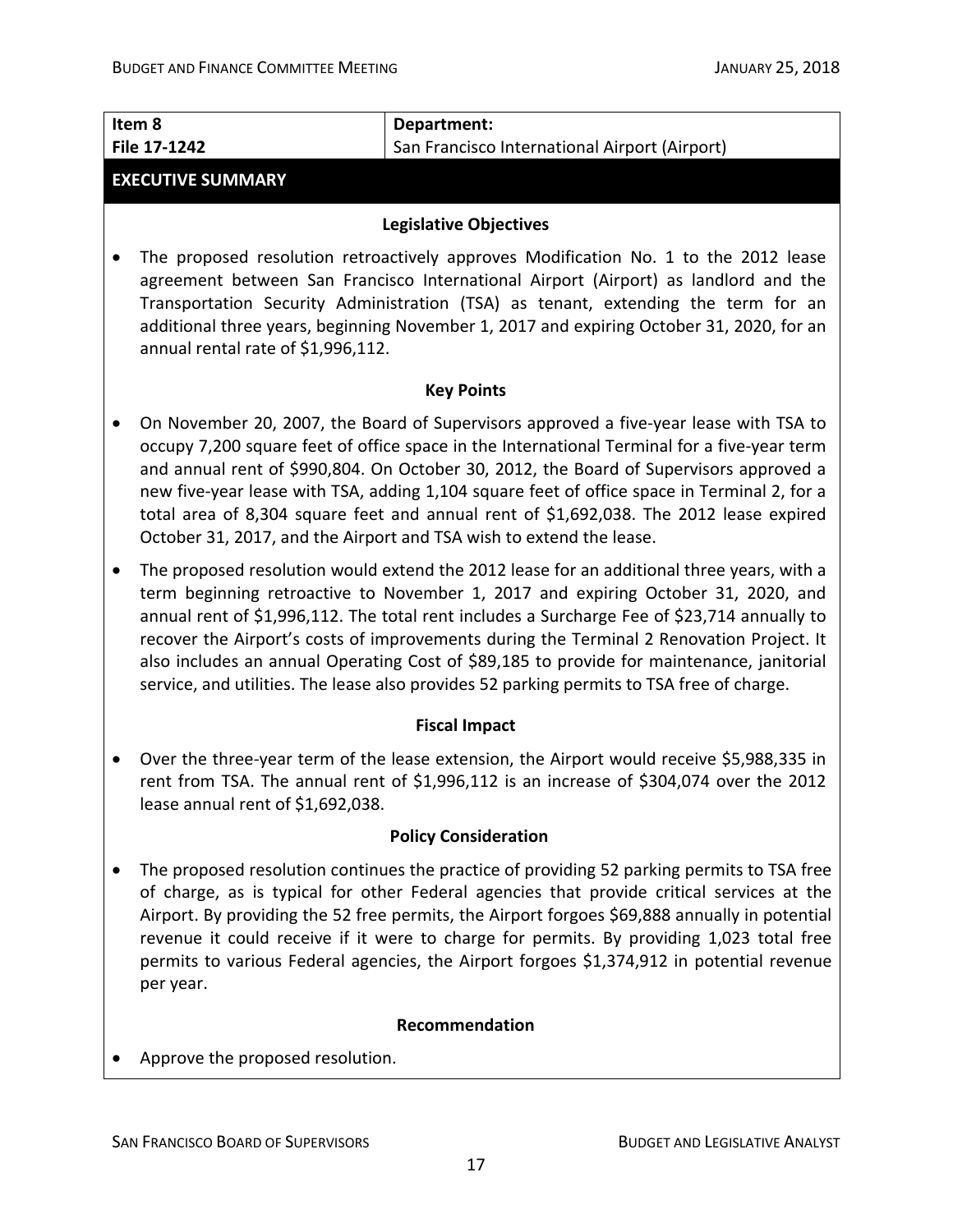City Charter Section 9.118(c) states that any modification, amendment or termination of a lease that had an initial term of ten years or more, including options to extend, or that had anticipated revenues of \$1 million or more is subject to Board of Supervisors approval.

#### **BACKGROUND**

The Transportation Security Administration (TSA) is required, pursuant to the Federal Aviation and Transportation Security Act, to oversee security measures at the San Francisco International Airport (Airport), including airline passenger and baggage screening services.

On November 20, 2007, the Board of Supervisors approved a five‐year lease for TSA to occupy 7,200 square feet of Category  $II^1$  office space on the fifth floor of the International Terminal (Parcel A) for administrative offices, including 52 parking permits in the Airport parking garage (File 07‐1461, Resolution No. 647‐07). TSA paid annual rent of \$990,804, or \$137.61 per square foot annually. On October 30, 2012, the Board of Supervisors approved a new lease with TSA, for an additional five‐year term through October 31, 2017 (File 12‐0986, Resolution No. 399‐ 12). The lease included an additional 1,104 square feet of Category III office space on the first floor of Terminal 2 (Parcel B), for a total of 8,304 square feet, along with the existing 52 parking permits. TSA paid annual rent of \$1,692,038, or \$203.76 per square foot. The lease expired on October 31, 2017, and the Airport and TSA wish to extend the lease for another three years. The Airport Commission approved the lease extension on September 5, 2017.

#### **DETAILS OF PROPOSED LEGISLATION**

The proposed resolution would retroactively approve the first modification to the existing lease between the Airport and TSA to extend the term of the existing 2012 lease for an additional three years, with a term starting November 1, 2017 and expiring October 31, 2020. Under the proposed modification, TSA would pay the Airport annual rent of \$1,996,112, or \$240.38 per square foot. This total rental rate includes (1) a Surcharge Fee of \$21.48 per square foot annually for the Parcel B space to pay for construction of basic finishes, and (2) an Operating Cost of \$10.74 per square foot annually for the full premises to provide janitorial services, maintenance, and utilities. No other provisions of the 2012 lease would change.

The resolution to approve the lease modification was introduced at the Board of Supervisors on December 5, 2017, or more than one month after the start date of the lease modification. According to Ms. Diane Artz, Airport Senior Property Manager, the delay in introducing the proposed lease modification to the Board of Supervisors, was due to administrative delays. TSA will pay the updated rent amount retroactively to November 1, 2017. The key provisions of the lease are shown in Table 1 below.

 $\overline{a}$ 

 $1$  Categories are defined by the Airport's Rates and Charges. Category II includes enclosed space departure level and above, and Category III includes enclosed space arrivals level and below.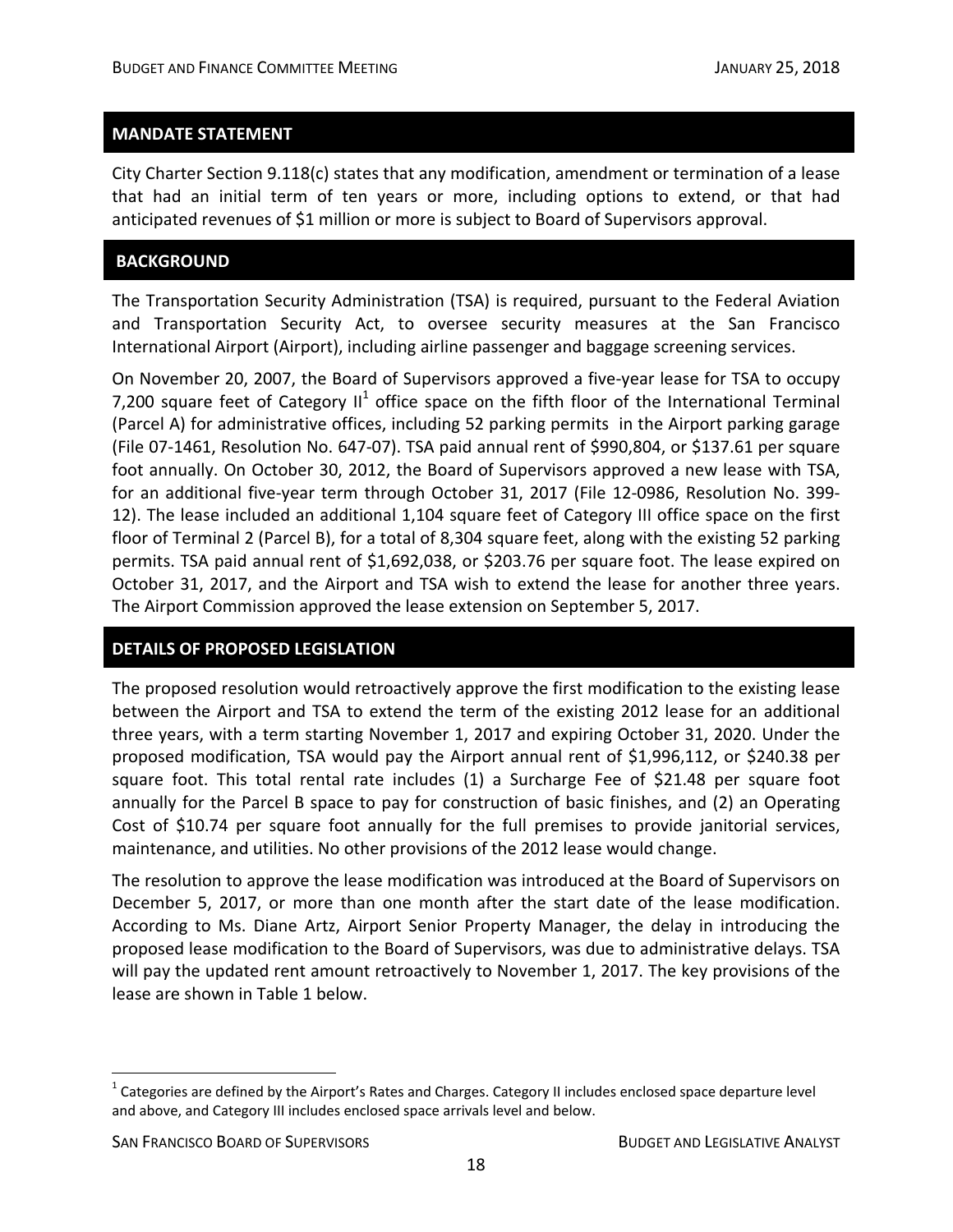| <b>Term</b>                                                        | Three years, retroactive to November 1, 2017 and expiring October 31, 2020                                                                       |
|--------------------------------------------------------------------|--------------------------------------------------------------------------------------------------------------------------------------------------|
| <b>Premises</b>                                                    | 8,304 total square feet, including 7,200 square feet of Category II space in Parcel<br>A and 1,104 square feet of Category III space in Parcel B |
| <b>Total Annual Rent</b>                                           | \$1,996,112 per year, or \$240.38 per square foot                                                                                                |
| <b>Surcharge Fee</b>                                               | \$23,714 per year, or \$21.48 per square foot per year for Parcel B (included in<br>total rent)                                                  |
| <b>Operating Cost</b>                                              | \$89,185 per year, or \$10.74 per square foot per year (included in total rent)                                                                  |
| <b>Janitorial Service,</b><br>Maintenance, and<br><b>Utilities</b> | Provided by Airport (paid by tenant through Operating Cost)                                                                                      |
| <b>Parking Permits</b>                                             | 52                                                                                                                                               |
| <b>Early Termination</b>                                           | TSA may terminate with 60 days written notice if defunded                                                                                        |

#### **Table 1: Key Provisions of Lease Extension**

# **FISCAL IMPACT**

Under the proposed resolution, TSA would pay the Airport \$1,996,112 in rent per year, which equates to \$5,988,335 over the three-year term of the lease extension. The annual rent is an increase of \$304,074, or approximately 18 percent, over the previous annual rent of \$1,692,038 in the 2012 lease. The rental rate was calculated using the Airport's FY 2017‐18 Rates and Charges for Category II and III space (\$222.43 and \$148.29 per square foot, respectively) and escalating annually<sup>2</sup> based on the Airport's three-year projected operating budget to arrive on an average rate fixed over the three‐year term. According to Mr. Brian Kramer, Airport Property Manager, the Surcharge Fee was added to the Parcel B space in 2012 for ten years to recover the costs of improvements provided by the Airport in its Terminal 2 Renovation Project. The Operating Cost provides reimbursement for maintenance, janitorial services, and utilities, which will be provided by the Airport. According to Mr. Kramer, decreases in janitorial and maintenance costs reduced the Operating Cost from \$11.45 per square foot in the 2012 lease to \$10.74 per square foot in the proposed extension. The breakdown of the rent is shown in Table 2 below.

 $\overline{a}$ 

 $2$  The Airport's finance department projects rental rate increases of 6 percent in FY 2018-19 and 7.6 percent in FY 2019-20. The janitorial and maintenance costs are projected to increase 3.9 percent in FY 2018-19 and 4.2 percent in FY 2019‐20. Electricity costs are projected to increase 5 percent each year, and water and sewer costs are projected to increase 7 percent each year.